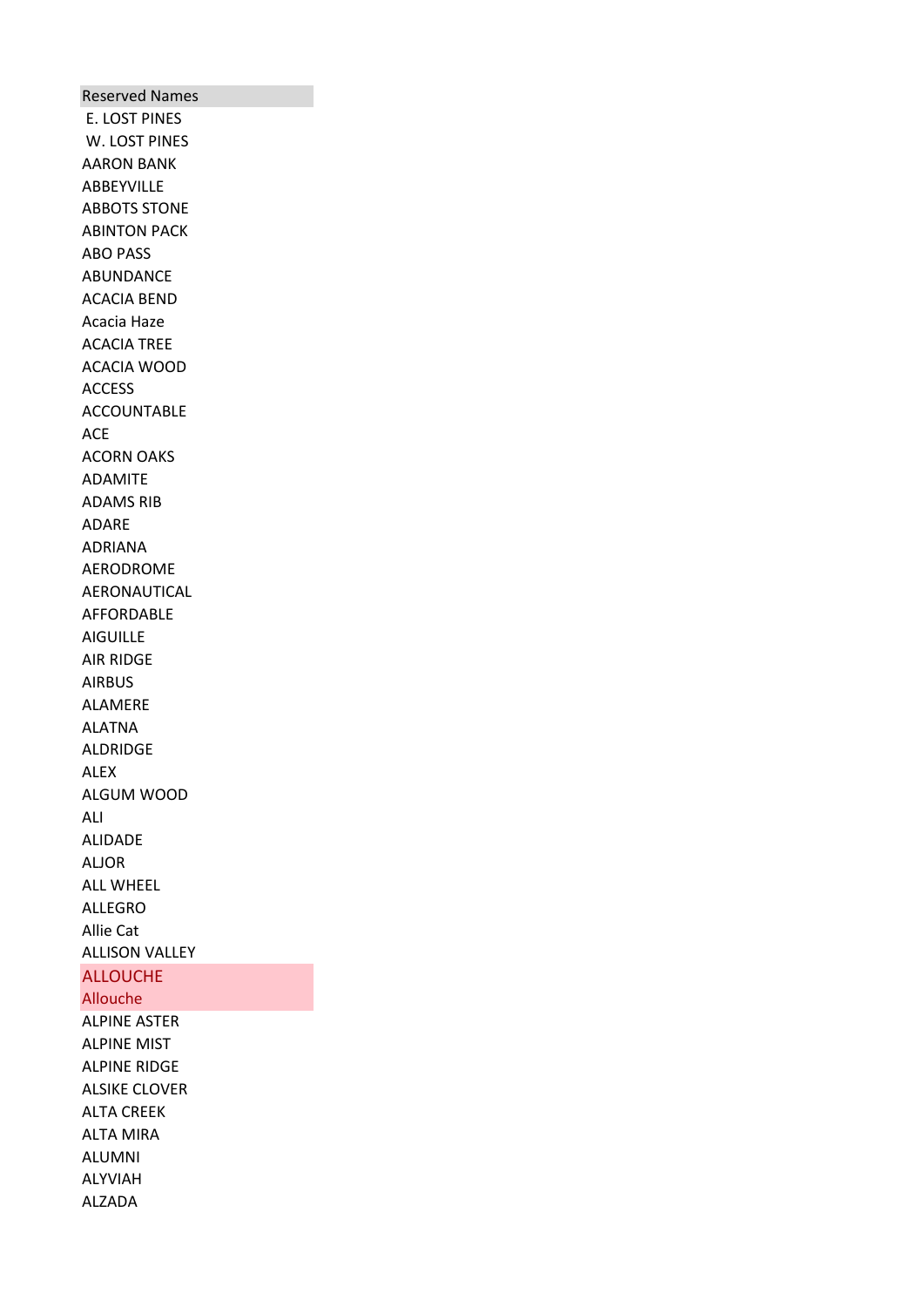AMALGRE AMAZING GRACE Amber Fizz AMBERLEAF AMBROSIA ANABELLA ANCIENT OAK ANGLE IRON ANODE ANTELOPE GLENN APACHE HILLS APISHAPA APPLE APPLE CREEK AQUAMARINE Aquastone Aquaverde Aquitaine ARAPAHOE VALLEY ARBORGLEN ARETE ARIKARA ARKOSE FOUNTAIN ARNICA ARRAYS ARREY ARROWSHOP ARROYO HONDO ARROYO SECCO ARTHUR HILL ARTHURIAN Ashley Brook ASPECT ASPEN BUTTE ASPEN PRAIRIE ASPHALT Aspire ASTER MEADOW ASTRAL AUDREY AUSTIN RIDGE Autumn Haze AUTUMN OAK AVENGER AVENS MEADOW AVENTURA Avery Hill AVIENDA ALLEGRO AZURITE BABBLING BROOK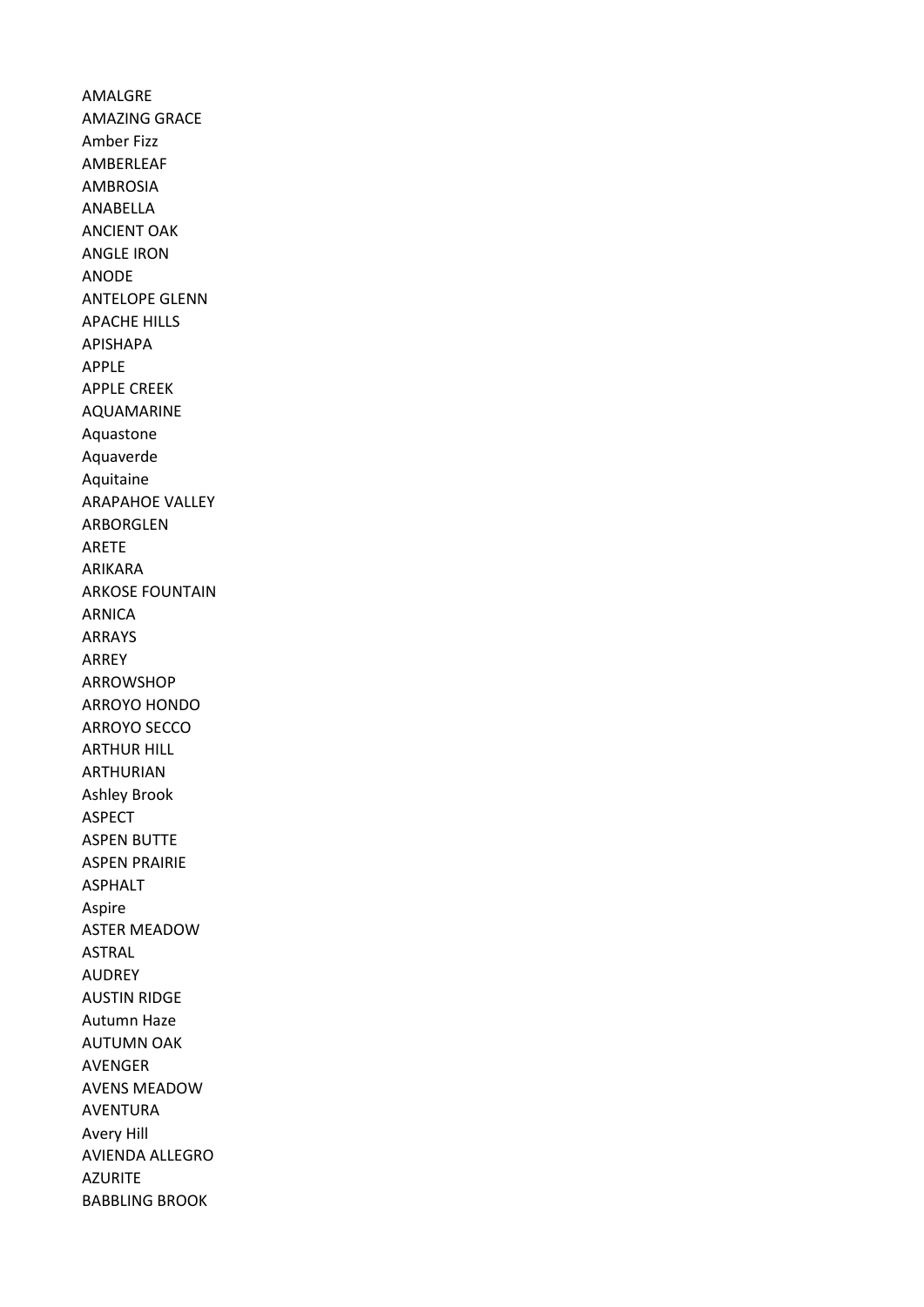BABEL BABETTE BABIES BREATH BABY DOE BACCARAT BACKBAY BACKPACK BADITO BAJA BALBOA PARK BALLAST BALSHORE BANDIT BANDON DUNES BARASH BARCLAY BARD PEAK BARNDANCE BARRANCA BARREN OAK BARRISTER Barro Verde BARROSITO BARTER BARTON BASCOM BASIL BASSET MILL BASTION PEAK Bay Winds BAYHORSE BEACON BUTTE BEAR CUB BEARBERRY BEATLES BEAUMAN BEAVERHEAD BEDROLL BEE WEED BEECH CREEK BEECHMEADOW BEIKIRCH BEKLABITO Bel Harbor BELAY BELLADONNA Bellini Fizz BELT BUCKLE BELTON BELZER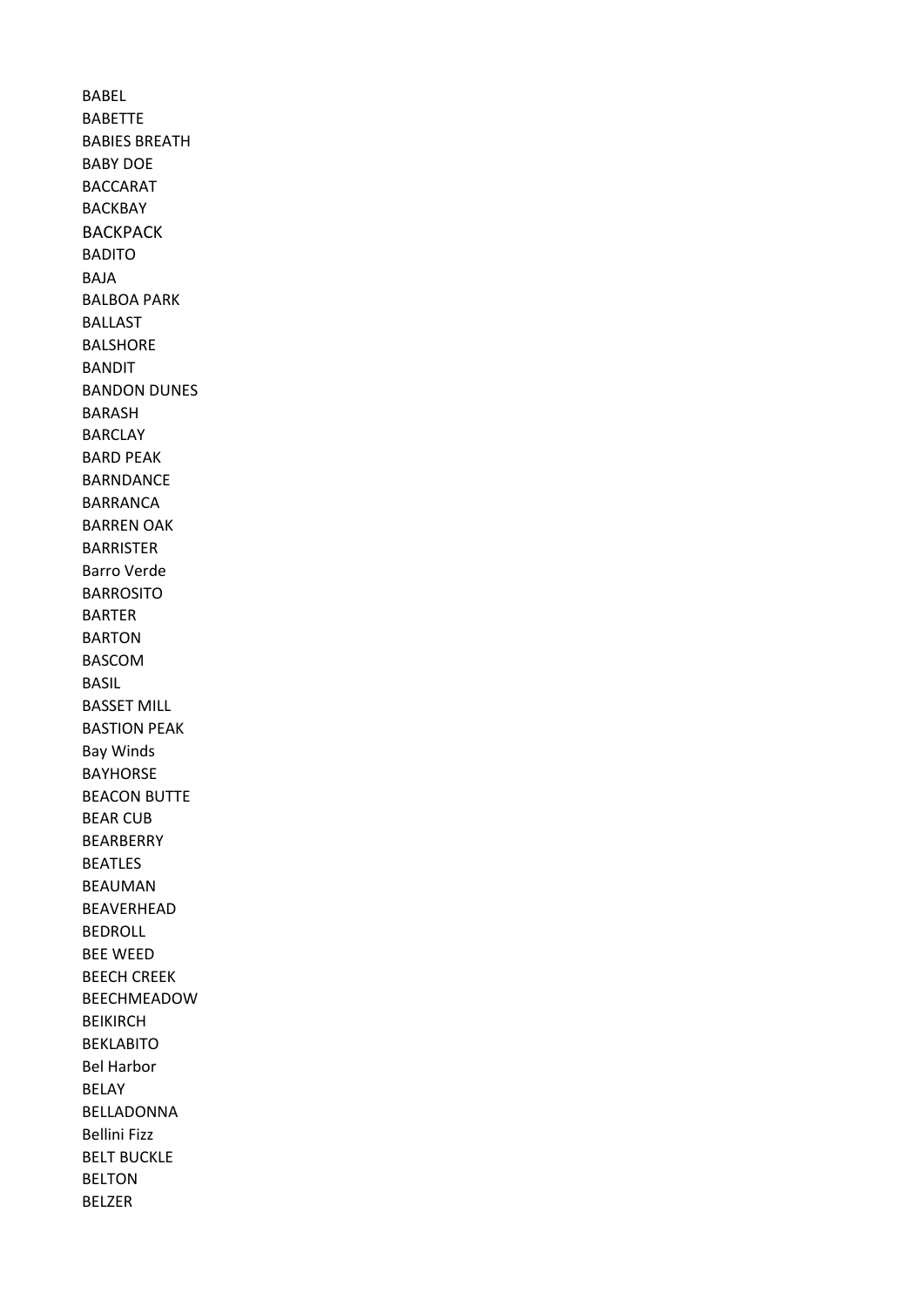BENEDICT BENELLI BENNETT PEAK BENNETT RANCH BENT ARROW BENT GRASS MARKET BENTON RIDGE BEREA BERG BERGENIA BERNADINE BERNARDO BERNINA BETHSAIDA BIG SAGE BIG SANDY BIGELOW BILBAO Billowy Breeze BIRCHANGER BIRDSEYE PARK BIRDSONG BISON HILL BISON PEAK BITT BIVY BLACK BEAUTY BLACK HORN BLACK JACK BLACK LOCUST BLACK OAK BLACK PINE BLACK TAIL BLACK WILLOW BLACKBURN BLACKMER **BLACKROCK** BLACKSTONE BLAIRMORE BLAKENEY BLAUROCK BLIGHTY BLISSFUL PINES BLUE ASH BLUE BAYOU BLUE FEATHER BLUE GRAMA BLUE HAVEN BLUE KAYAK BLUE MINER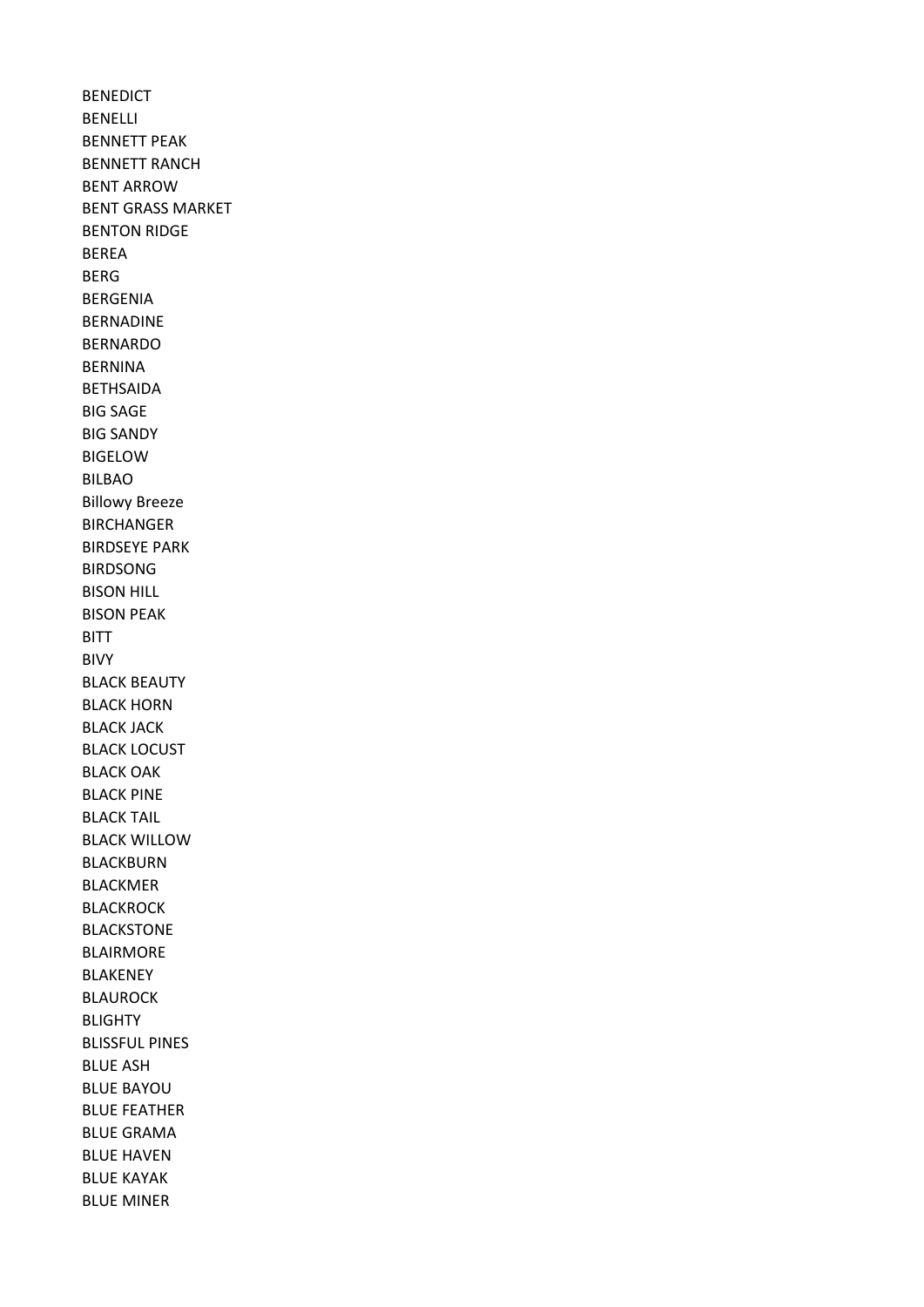BLUE STONE BLUE STREAM BLUE TUNDRA BLUE TURTLE BLUE WATER BLUE WING OLIVE BLUESTEM ACRES Bluesy Note BLUFFPOINT BLUFFRIDGE BLUFFTON BOCA BOEING BONCHESTER BONNYTON BOOKER BORROWDALE BOTTLEBRUSH BOUNDARY BASIN BOUNTY BOVINA BOW CREEK BOW VALLEY BRACKEN BRAE BRASS BUCKLE BRAVE RIFLES BREAKAWAY BREAKING SUN BRECCIA BREEZY MEADOWS BRIAR BRIARHILL BRIDLE HORSE BRIGANDS DRAW BRIMSTONE BRISTLE BROKEN KETTLE BROKEN TOP BROOK VISTA BROOKHAVEN BROOM WOOD BROOMTAIL BROWLINE BROWN TROUT BROWNS PEAK BRUNELLO BRUSH FIELDS BUCK MEADOW BUCKHURST BUCKNER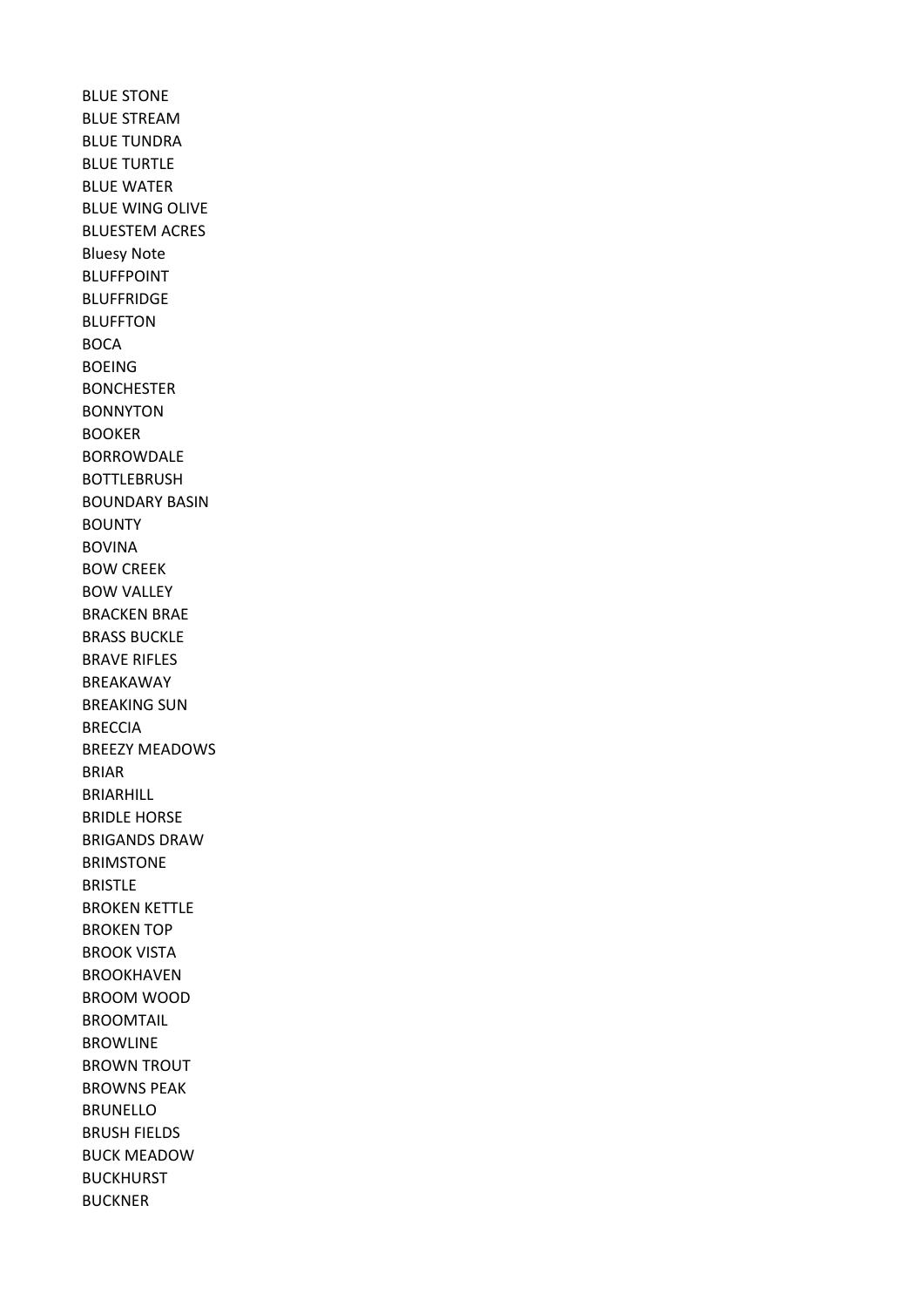BUCKRAIL BUFFALO BONE BUFFALO BUR BUFFALO CANYON BUFFALO ROBE BUILD BULL RIDER BULL RUN BULLSEYE BUMBLE BEE BURNTWOOD BURROWING OWL BUSK BUTTE BUTTERFLY BUTTERFLYBUSH BUTTRESS BYNUM BYPASS CACTUS FLOWER CACTUS ROSE CACTUSGLEN CADBURY CADDIS FLY CALDICOT CALEDONIAN CALENDULA CALICHE CALLE DE VILLA CALM BREEZE CALM OATS CALM WATER CAMEL TRACKS CAMINO ALEGRO CANBY CANELITO CANNONDALE CANOPY FOREST **CANTITO** CANTRELL LAKE CANYON COVE CANYON GREENS CANYON RANCH CANYON RIDGE CANYON RIM CANYON SAGE CANYON SIDE CANYON TREE CANYON VALLEY CAPERNAUM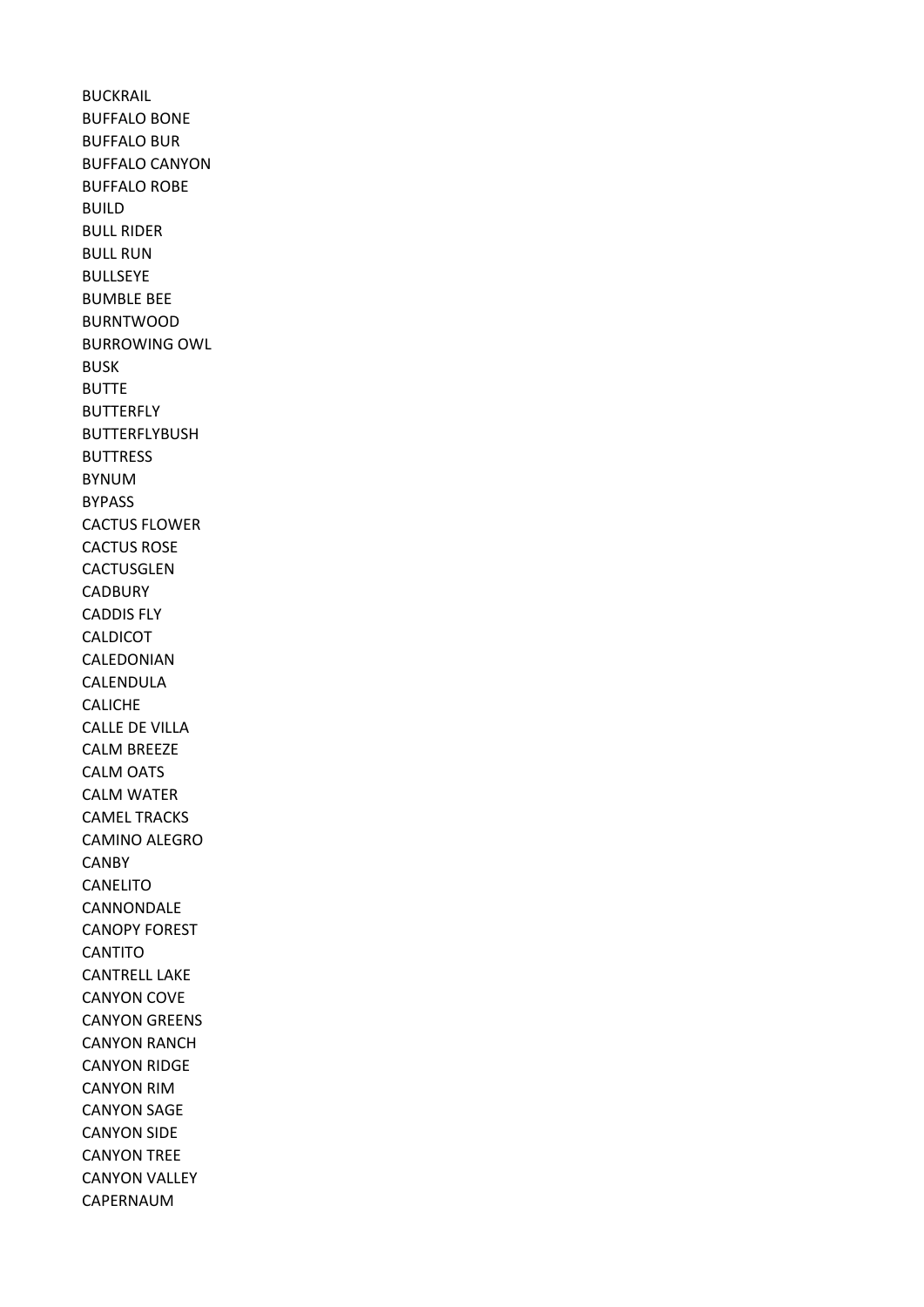Capri CARABINER CARACARA CARDAMOM CARDINAL FLOWER CAREVELLE CARLINGFORD CARLITA CARMODY CARRANZA CARRIAGE BROOK CARRIZO SPRINGS CARRSIDE CARTER CASA CASCADING ROCK CASINO CASSIE Cast Away CASTLEABRA **CASTLETOP** Casual Mood CATCLAW CATFOOT CATHEDRAL BELL CATMINT CATTLE CREEK CATTLE CROSS CATTLE GUARD CAVIT CEDAR BEND CEDAR FALLS CEDAR RUN CEDAR VIEW **CENTENARY** CENTENNIAL RIDGE Center Stage CENTRAL COAST CENTRAL PACIFIC **CENTRUS CEREBRUS** CHADSWORTH CHAGALL **CHAMISA CHANCERY** CHANNEL ISLAND Chantura CHAPMAN RANCH CHARCAS CHARDONNAY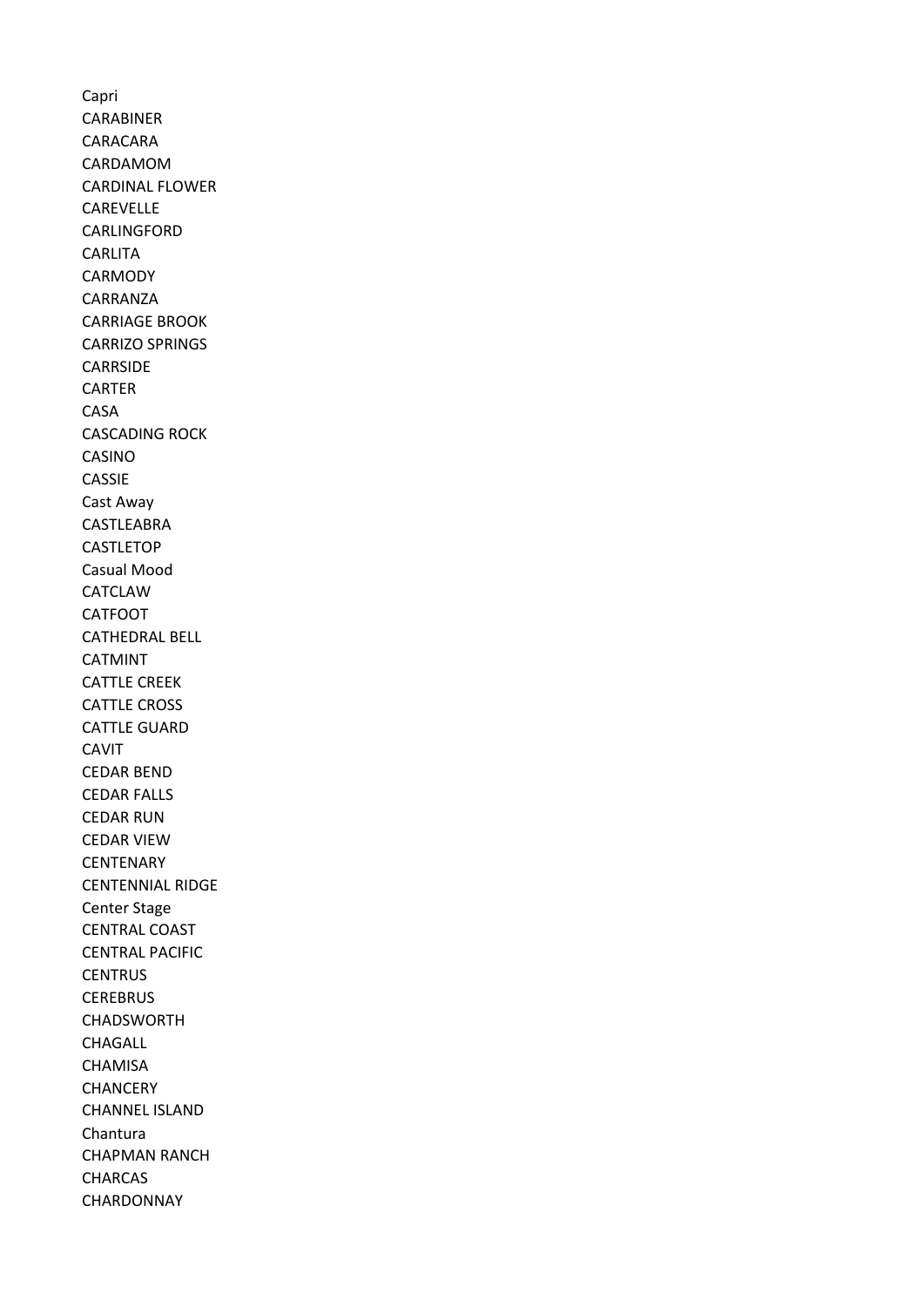Charisma **CHARNEY** CHASE STONE CENTER **CHATSWORTH** CHEETAHS Chelsea CHEROKEE CENTRAL CHERRY RIDGE CHERRY VALLEY CHERT CHESERFORD GARD CHESFORD CHETICAMP CHEYENNE MONTANA CHIMNEY PARK CHIMNEY SWIFT CHINABERRY CHINCHILLA CHINOOK WINDS CHOKIO **CHRISTINA** CHRISTMAS ROSE CHURCH SPRINGS CILANTRO CINNAMON WOOD CINQUEFOIL CIRQUE CIRRUS VALLEY CITIZEN Citronella CLAIM JUMPER CLANCY CLARET CLEAR AMBER CLEAR BELL CLEAR MOUNTAIN CLEAR VISTA CLOCKTOWER Cloud Burst CLOUD NINE CLUBTAIL CLUE COALMOUNT COASTAL HILLS COBBLE COBBLEFIELD CODY RIDGE **COFFEETREE** COFFER COGGAN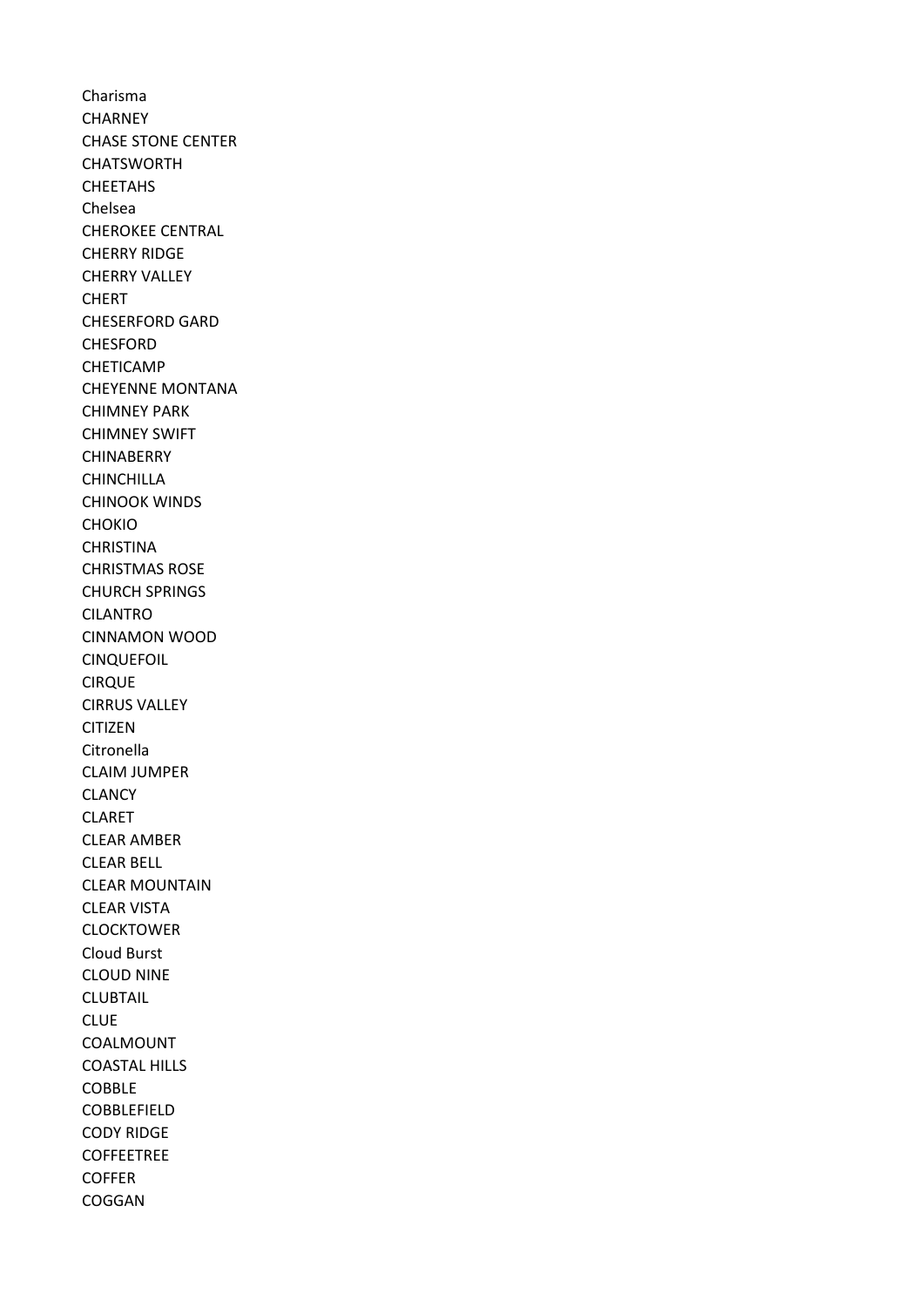COHO **COLOBUS** COLOCKUM Colonade COLORADO MIDLAND **COMFREY COMMUNITY** CONDOR SONG CONESTOGA WAGON **CONEXUS CONGRESS** CONIFER WOODS CONSAIR **CONSCIENCE** CONSENT CONSERVATION CONSERVE CONTEMPLATION CONTENTO **CONTOUR CONVERGENCE** CONVEYOR COOPERS HAWK COOS COPPER BUTTE COPPER JOHN COPPER MALLOW COPPER RIDGE COPPERAS COPPERMINE **COPPERWIND** CORAL ROOT CORALWOOD CORAM DEO **CORDGRASS CORNERS CORNICE** CORSAIR COSMOS COTTAGE HILL COTTONWOOD CREEK COTTONWOOD GLEN COUGAR CUB COULOR COUNTRY MANOR COURAGE COVER VALLEY **COWLITZ** COWSLIP COWTOWN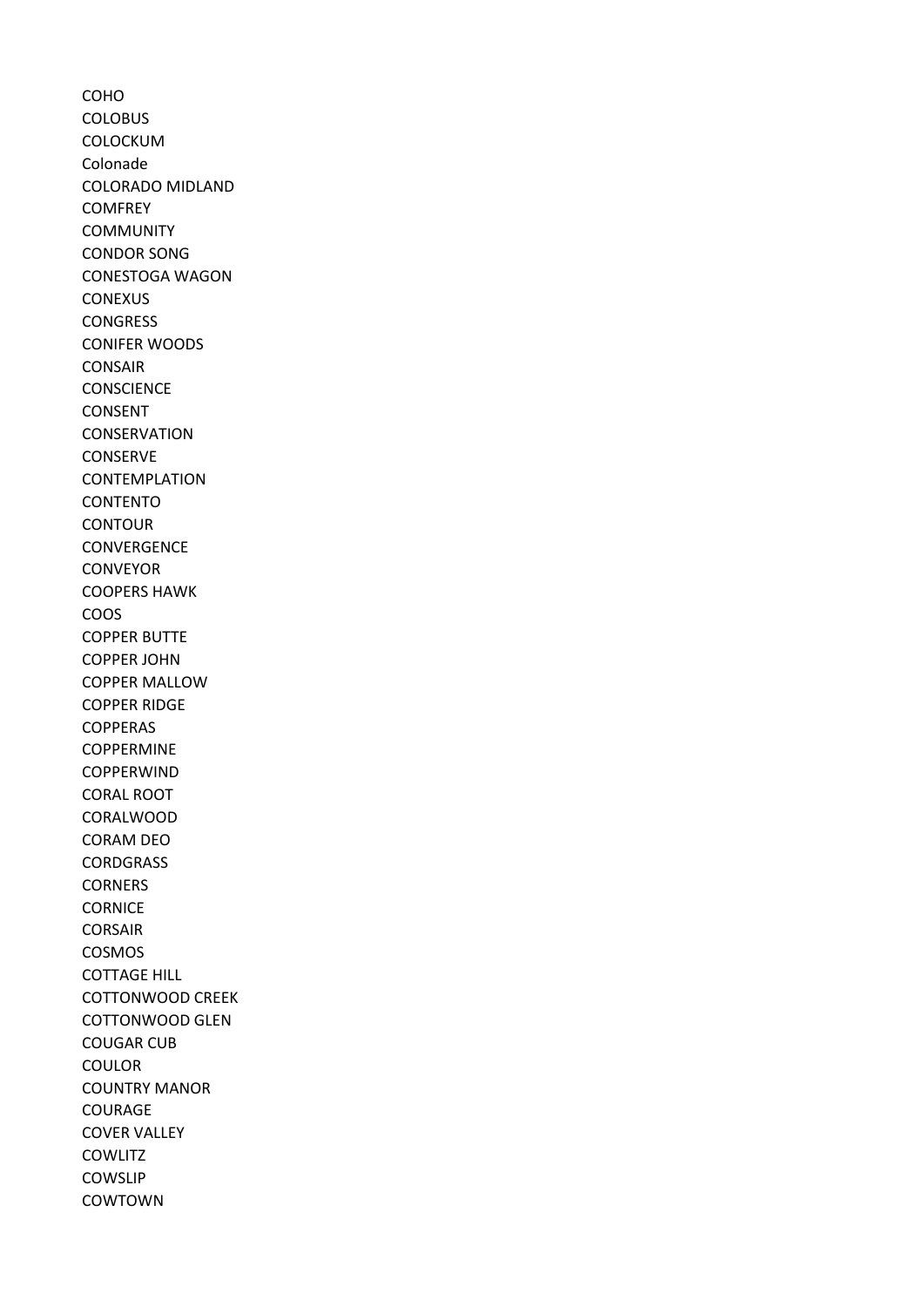COYOTE HILLS COYOTE TAIL COYOTE TRACK CRABAPPLE CRAFTON CRAIGSTON CRAMPON CRANESBILL CREEDITE CREEK SEDGE CREEK STONE CREEKSHIRE CRESCENT CREEK CRESTSIDE CRIBBAGE CRIMSON BROCADE CRIMSON CLOVER CRIMSON SUNSET CRONIN CROOKED BLUFF CROSS BEND CROSS RIDGE **CROSSCUT** CROSSFIELD CROSSING CROSSWIND BLUFFS CROW HEART CROWDER CROWNED EAGLE CROWS ROOST CRUSHER CRYING RIVER CRYSTAL POND CRYSTAL SPRINGS CUBS PLAY **CURACO** CURIE CUSCO CUTTHROAT CUTTHROAT TROUT CYPRESS MEADOW DAELYN DAISY FIELD DAKOTA SHALE DALASI DALES PONY DAMSEL DAMSELFLY DANCING CLOUD DANIELS SAND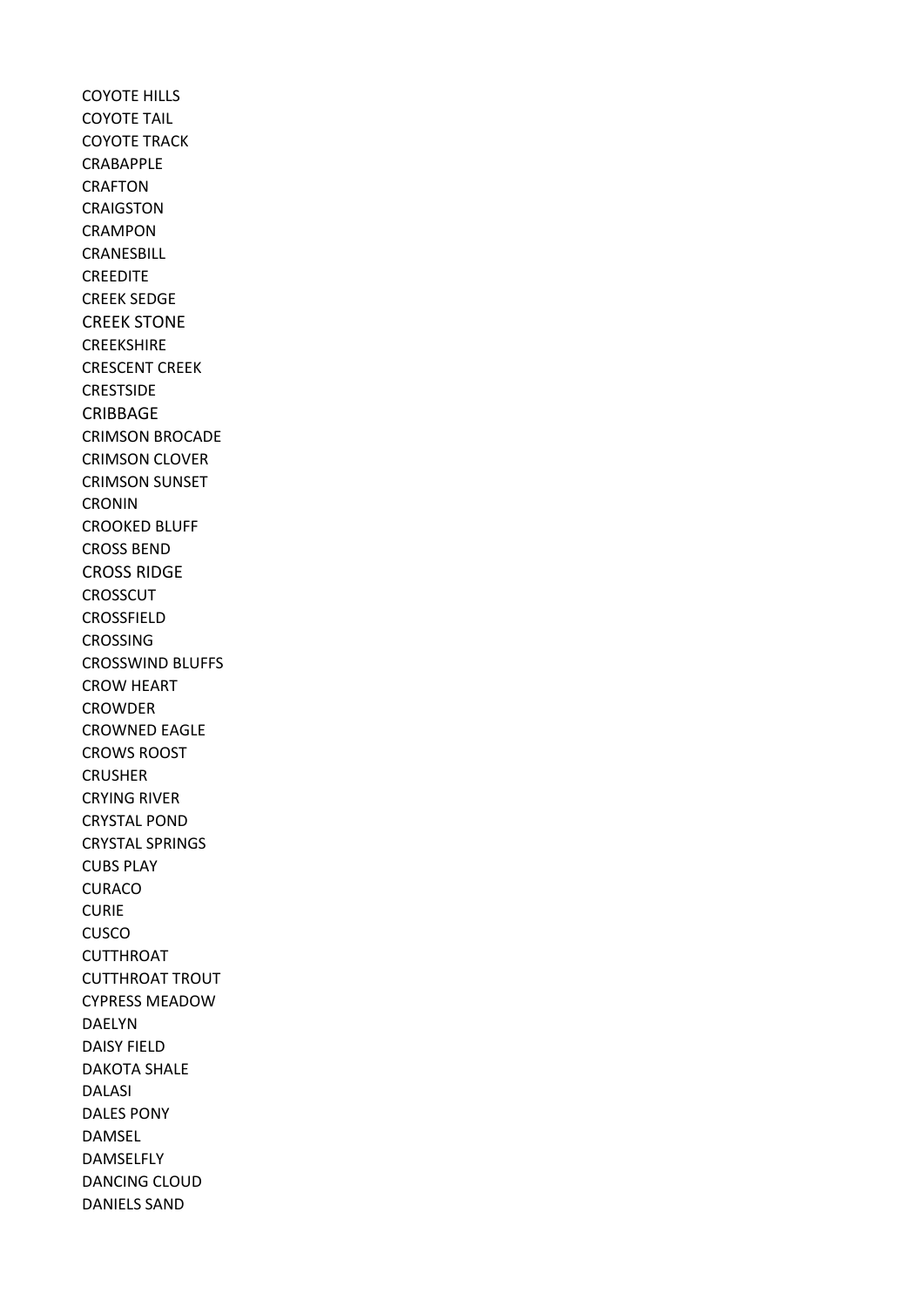DANIS DAPHNE DARING RESCUE DARNER DAYTON DEAD OX DEADMANS CREEK DEANNA JEAN DECO DECORATORS DEER FORKS DEER HAVEN DEFENCE COM DEFENSE DEL CAMBRE DELANO DELEGATE DELGADO DELMONT DELPHINIUM DENMAN DEPOT DERLYUM DESIGN DEUCE DEUSENBURG DEVAIR DEVILDOG DINGEMAN DINGLE DISC DODSON DOE MEADOW DOLCE DOLOMITE RANGE DOLORES PEAK DOMESTIQUE DONA ANA DONKEY TRACK DONNAS DORDRECHT DOUBLE CALIBER Down Pour DOWNS DRAGONFLY DRAGONS HONOR DRAGONTAIL DRAPER DRESDEN DRESSAGE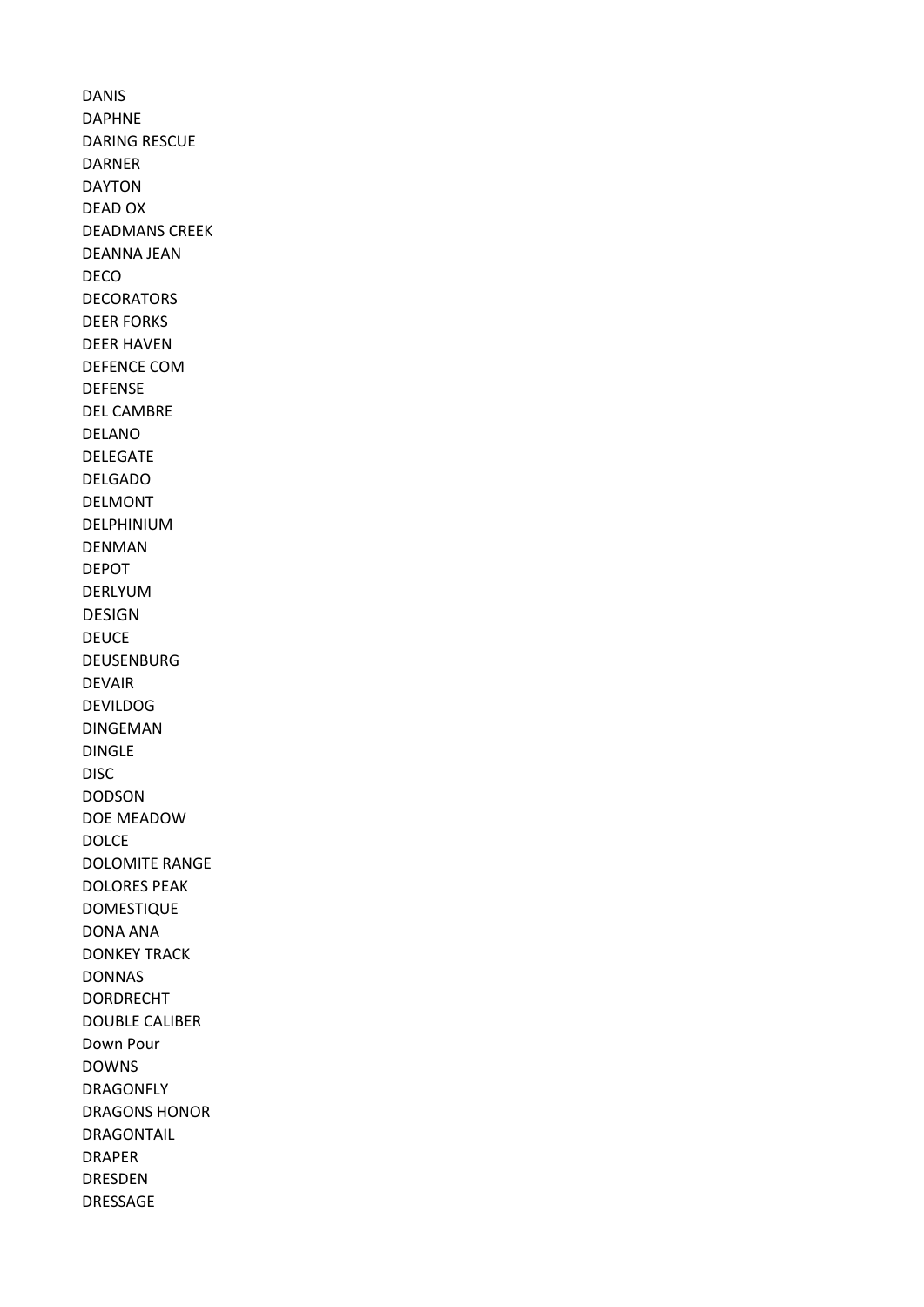Dressy Rose DRINKING HORSE DRUMLIN DRY CAMP DRY PINE DUCETT DULCIMER DUMONT DUNDALK DUNE DUNMORE DURBIN VALLEY DUREE DURSLEY DUSTY GLOVE Dutch Cocoa DUTCH DRAFT DUTCH PINE **DUTY** DYNAMITE DYSON EAGLE CREEK EAGLE EYE EAGLE FOREST EAGLE GATE EAGLE PASS EARHART EARL RIDGE EARLS BARTON EARLY DAWN EARLY LIGHT EATON CANYON EBONY WOOD ECTON ECTON BROOK EDDY EDELWEISS EDGEWARE EDLOHMAN EINSTEIN EISLEY WILD EL CANON EL JEFE ELDER GLEN ELIJA RIDGE ELK BLUFF ELK HAVEN ELK HILLS ELK MOUNTAIN ELLENTON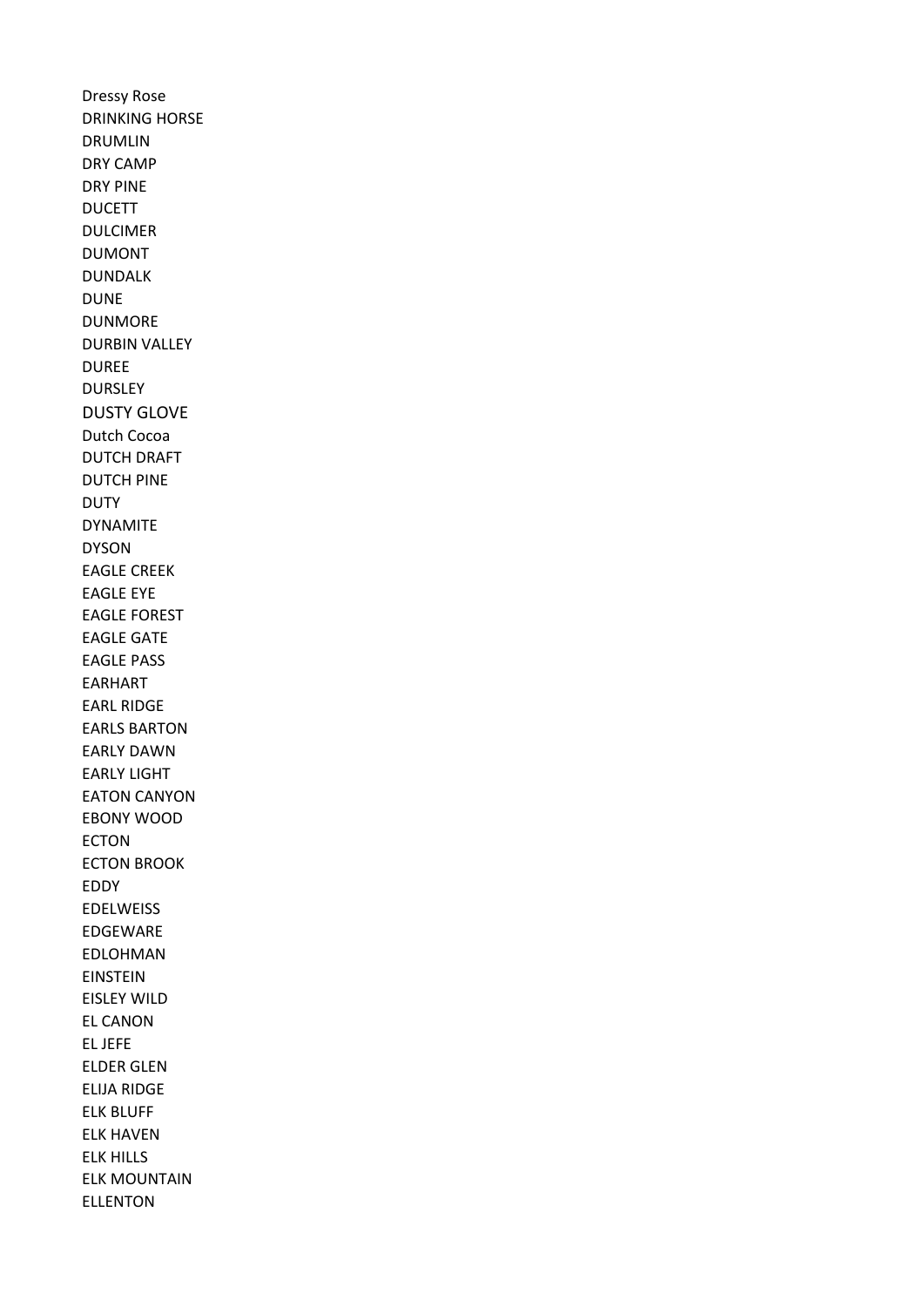Ellie Gray ELLIPSE ELM PARK ELON EMERALD CITY EMERALD TIDES EMERALD WAVE ENCHANGED WOOD ENCHANTING Enchantment ENCINOSO ENCORE ENDERTS ENDLESS ENERGY ENERTIA ENGLESIDE ENGLISH ELM ENNIS EPIC STRUGGLE EPIDOTE EPPING EQUIPOISE ERNIES ESPERANZA ESTACADO ESTATE RIDGE EURO EVAN GUY EVANGELISTA EVELYN EVENING Evening Breeze EXALTED AVENGER Eye Catching FAIRBOURNE FAIRLN FAITH FALCON NEST FALCON PRAIRIE FALCON SHOP FALCONROOST FALCONS LEGEND FALCONS MYTH FALLEN BRANCH FALLEN OAK FALLEN PINE FALLING WATER FARMHOUSE FARMWOOD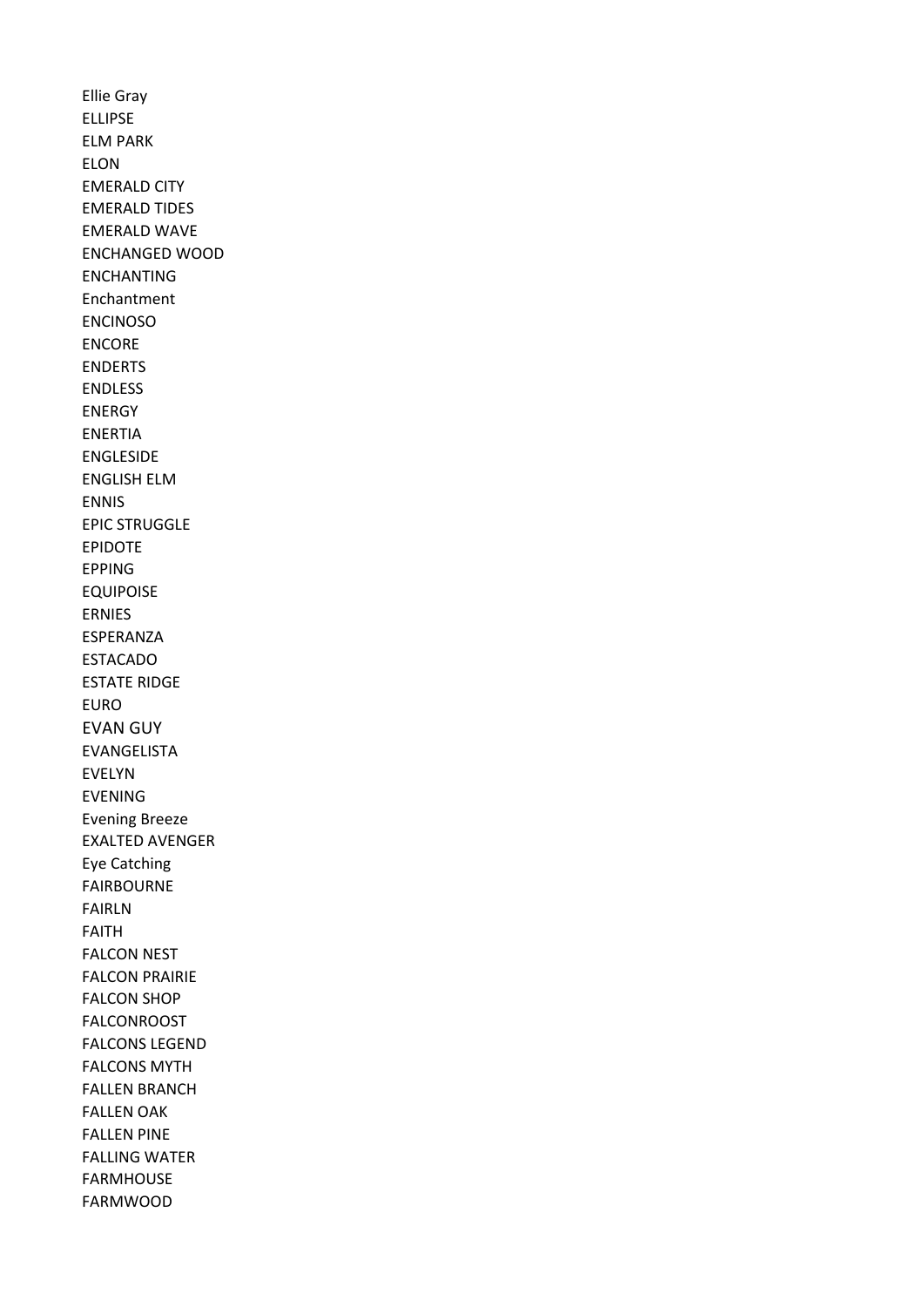FARRAH FAT TIRE FAWN CREEK FAWNLILY FAWNRIDGE FEITOZA FELIZ FENCE POLE FENWICK FERN HILL FERNLEAF FIELDS FIELDSIDE FIG WOOD FILEBROOK FINLEY MILL FINSBURY FIRE BIRD FISH CAMP FISH HOOK FLAGLER FLAPJACK FLAXTON FLAXWOOD FLINTSTONE FLORA VISTA FLORIN FLOWSTONE FLYING SQUIRREL FLYING TIGER FOGGY BEND FOGGY MEADOWS FOLKSTONE FONTENELLE FOOTHILL ASH FOOTHILLS FLASH FORAKER FOREST PARK FOREST SPLENDOR FORESTHORN FORESTSIDE FORTE FOSSIL RIM FOUNTAIN BLUE FOUNTAIN CREEK FOUNTAIN FORD FOUNTAIN WATER FOX COVERT FOX DRAW FOX GLEN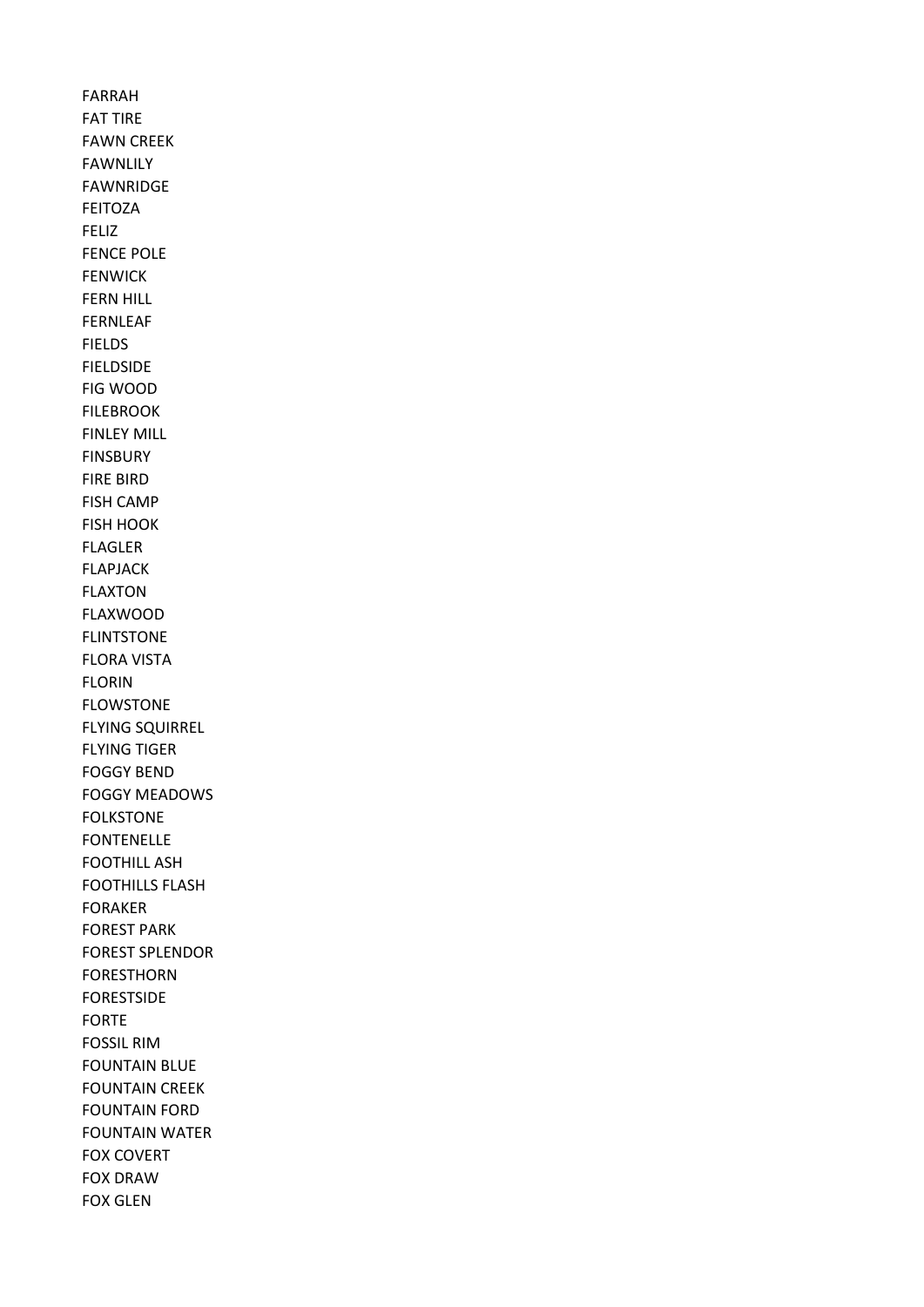FOX HOLLOW FOX MEADOW FOXFIRE FRASCO FREESIA FRENCH TROTTER FRENCHMANS FRIGID AIR FRINGED SAGE FROLIC FRONTIER RIDGE FRONTIERSMAN FROST BITTEN FROSTED ASPEN FROZEN CREEK **FUCHSIA** GABRIEL Gagosian GALLANT DEFENDER GALLATIN GALLOP GALVAN GAMBEL RIDGE GAMMON GARDEN ASH GARDEN CANYON GARDEN FIELDS GARDEN SAGE GARDEN TIMBERS **GARDETTO** GARGANEY GATES GEARHEART GEINBOW GENESCO Gentle Breeze GENTLE RAIN GERANIUM GHOST WOLF GIANT OAK GIDDYUP Gingerly GINGERSNAP Gingery GLACIER BAY GLADEHOLLOW GLASTONBURY GLEN IVY GLENLOFT GLENNA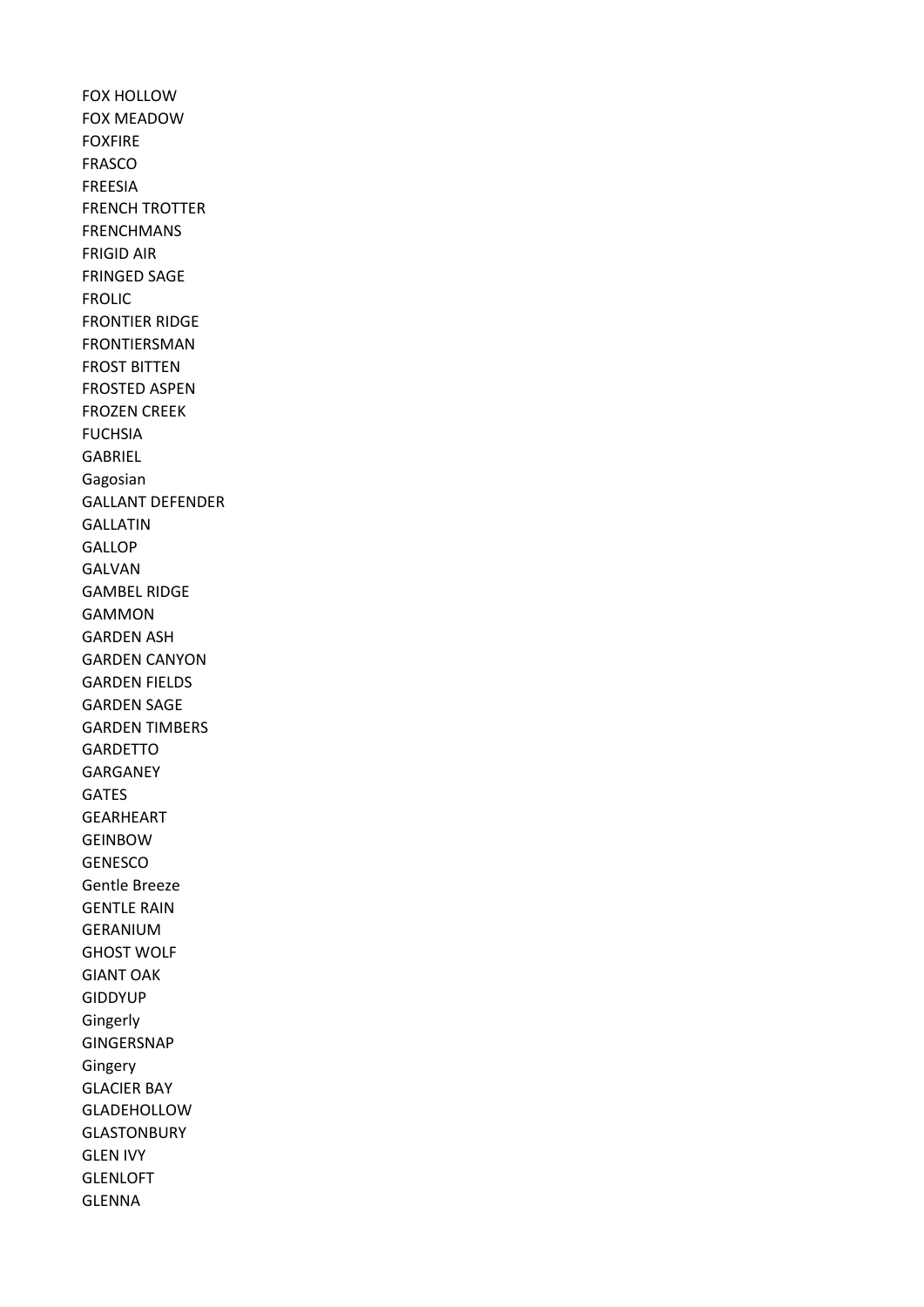GLIDE GLISSADE GLOBAL PEACE GLOBE GLOBE FLOWER GLODEN ROUT GOLD COAST GOLD DIGGER GOLD FINCH GOLD MOUNTAIN GOLD ORE GOLDEN CARPET GOLDEN GRASS GOLDEN JUBILEE GOLDEN LEAF GOLDEN POND GOLDEN ROUT GOLDEN SADDLE GOLDEN SPRINGS GOLDEN STAR GOLDEN WILLOW GOLDENEYE GOLDENRAY **GOLDFINCH** GOLDMINE GOLDSTONE GOOD NEIGHBOR GOODGE GOODREMONT GOODWIN GOPHER GORILLA MIST GOSFORD GOSS CUT GRACE MANOR Gradient Grand Canal GRAND CANYON GRAND DUKE GRAND MEADOW GRAND PARADISO GRAND SUMMIT GRAND VILLAGE GRANDEUR GRANDIOSE GRANDVIEW LAKE GRAPE ARBOR GRAY SHALE GRAZE FIELD GREAT PORTLAND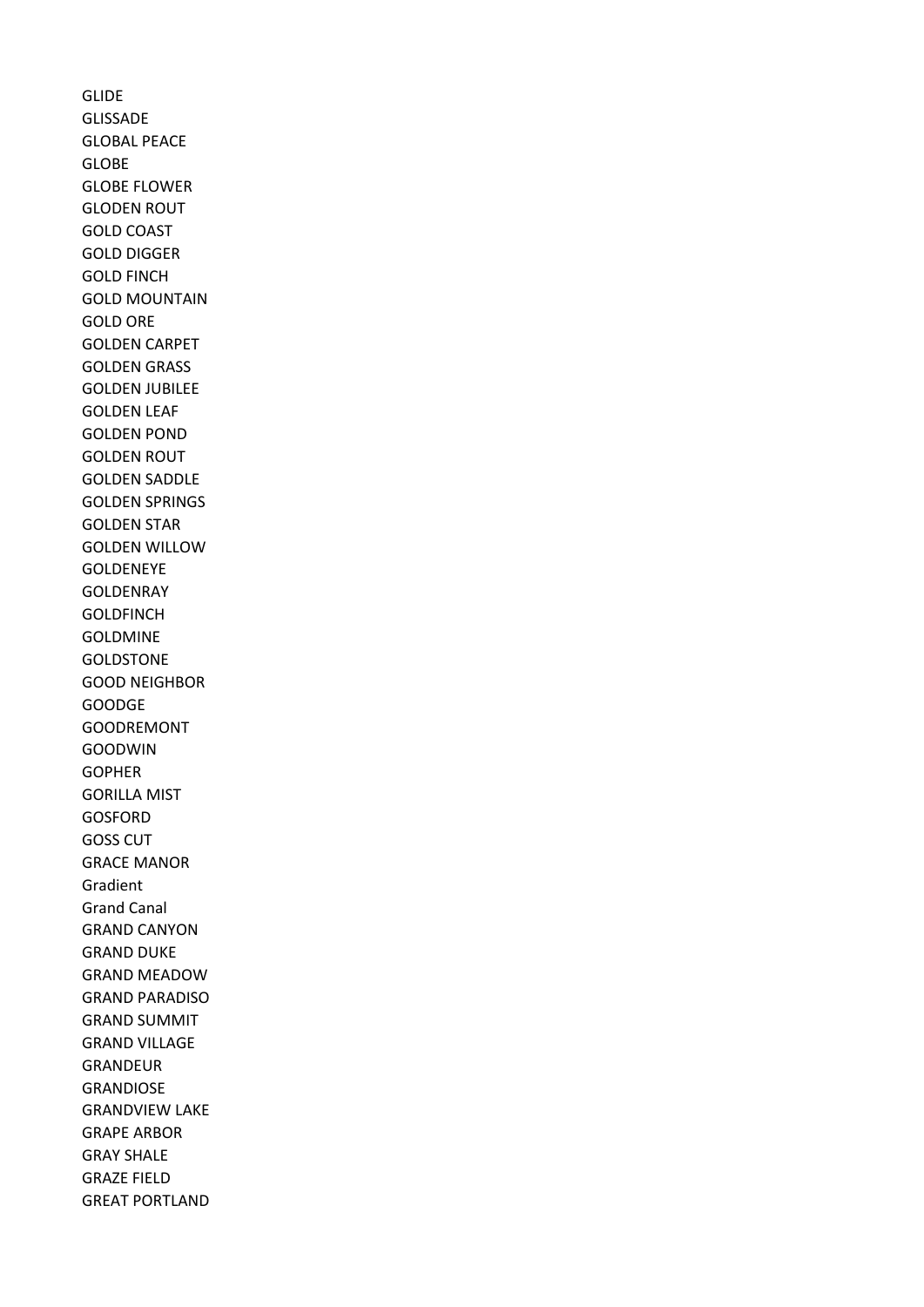GREEN BAY WOOD GREEN CYPRESS GREEN OAK GREEN PASTURE GREENBACK TROUT GREENBURN GREENFIELD GREENGATE GREENWELLS GREISEN GRESHAM GRETA VALLEY GREY BARK GRIFFITH PARK GRIZEDALE GRIZZLY GATE GRIZZLY PARK GRIZZLY PAW GROUSE GRUMPY BURRO GUILD GUILDEDSWAN GULL WING GUNSITE GWEN GWENIVERE GWINNETT GYPSUM GYPSY PEAK GYPSY WIND GYPSY WOLF HACKBERRY HILL HAGEMEISTER HAGUES PEAK HAIKU Haley Chase HALF BROKE HALF DIAMOND HALF HOLLOW HALLOWELL HALO BRUSH HANGMAN HANNINGTON HAPPY EAGLE HAPPY HOLLOW HARBORFIELD HARD TACK HARDESTY HARDSTONE HARES EAR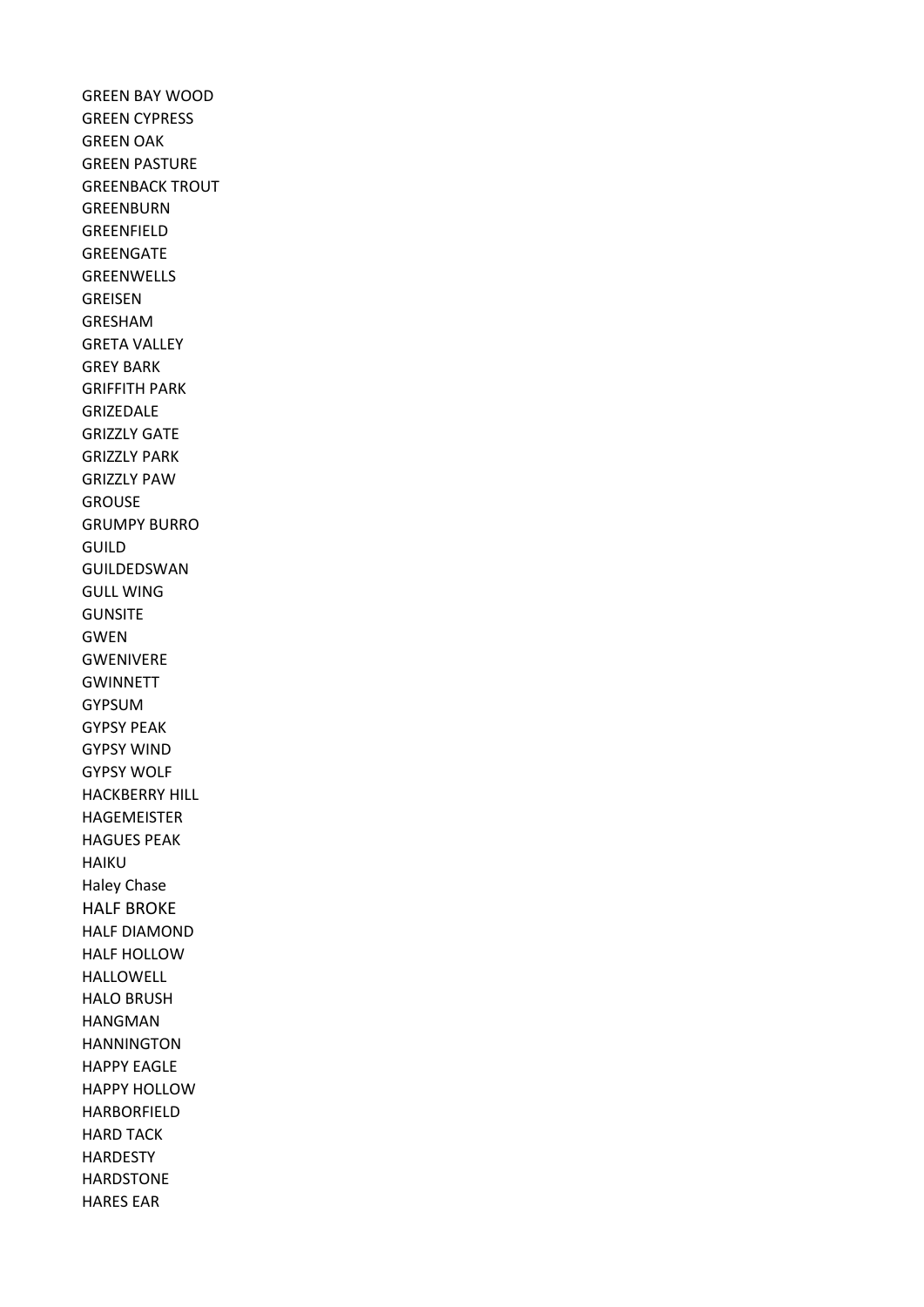HARLEQUIN HART HARTWOOD HARUF HARVEST GLEN HARVEY LOGAN HASSOCK HAVEN COVE HAVEN HIGHLAND HAVENBORO HAVENLOCK HAVENWARD HAWK ESTATES HAWK HAVEN HAWKEYE PERCH HAWKS HILL HAWKS TALON HAYSLED HAZELCREST HAZELTON HAZLETT HEARTBAR RANCH Hearthrob HEAVENS GATE HEBRIDEAN HECTOR HEDGELINE HEDGEMONT HENZLEE HERD HOLLOW HERMAN HERSHEY HEXAGON HICKOK HICKORY BRANCH HIDALGO HIDDEN GLENN HIDDENVALE HIDEOUT HIGH CHAPARRAL HIGH CREEK HIGH PEAK High Tide **HIGHBURY HIGHCLIFF** HIGHLAND CREEK HIGHLAND CREST HIGHLANDER **HILLARY** HILLHURST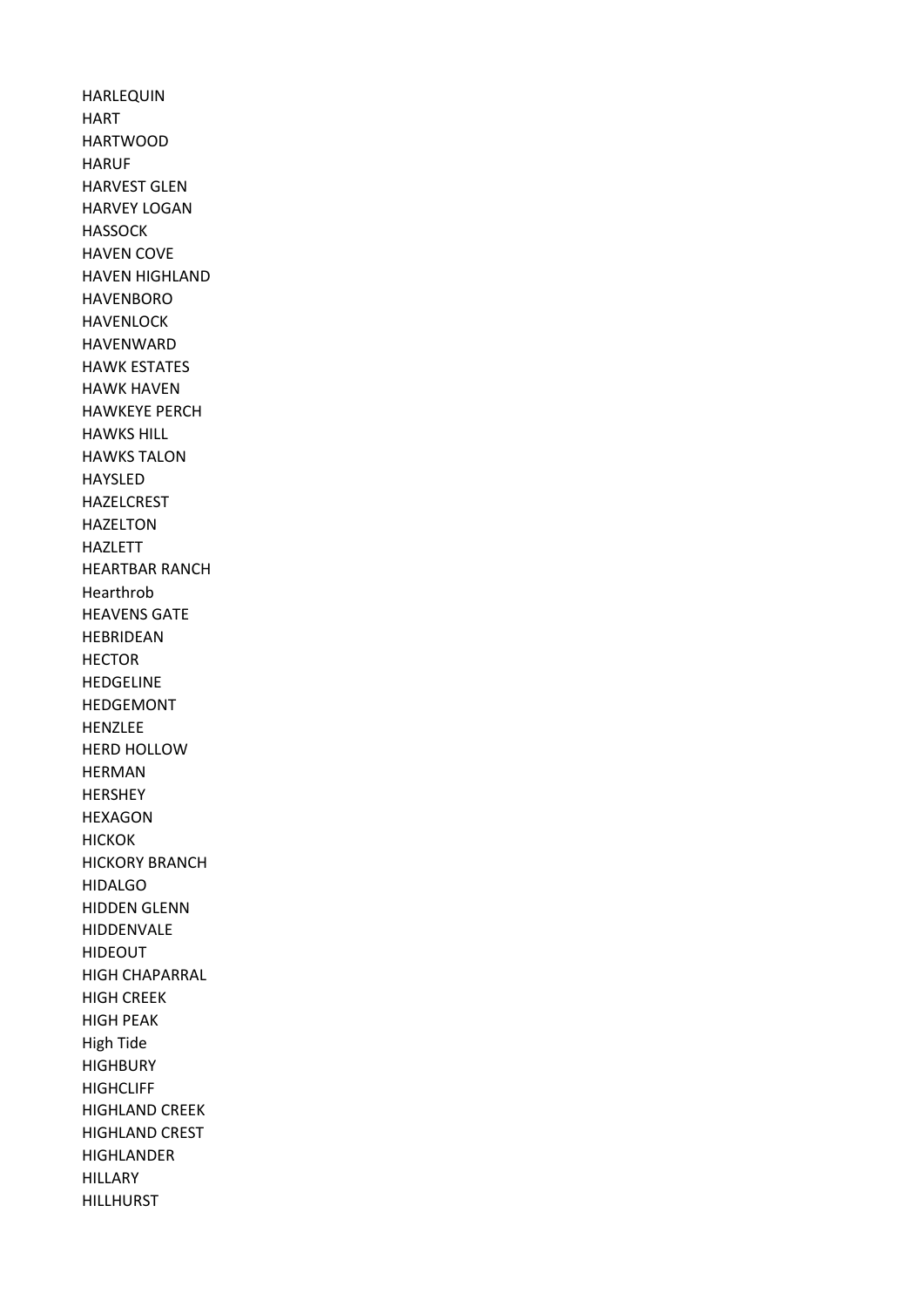HILLSBOROUGH HILLSONG Hit Parade HITTERS RANGE HOBBLE STRAP HOBBS **HOCKING** HOLLARD HOLLOW GLEN HOLLOW LAKE HOLLY OAK HOLLY PARK HOLLYHURST HOME HONEY ANT Honey Blush **HOOK HOPE HOPKINSON** HORSE CANYON HORSE RUN HORSE TACK HORSE TRACK HORSE TRADER HORSEMINT **HOTCHKISS** HOWITZER Hudson Yards HUMBOLDT PEAK HUNTERS MOON HUSKIE RIDGE IBIZA IBSEN ICEBURG ICONIC IMAGINATION IMMANUEL IMPERIAL EAGLE INDIAN LEDGE INDIAN PAINTBRUSH INDIAN PLAINS INDIGO PLANT INDIGO RIVER IOLITE IRISH MOSS IRON CREEK IRON SPRINGS IRON STAR IRONDALE IRONWHEEL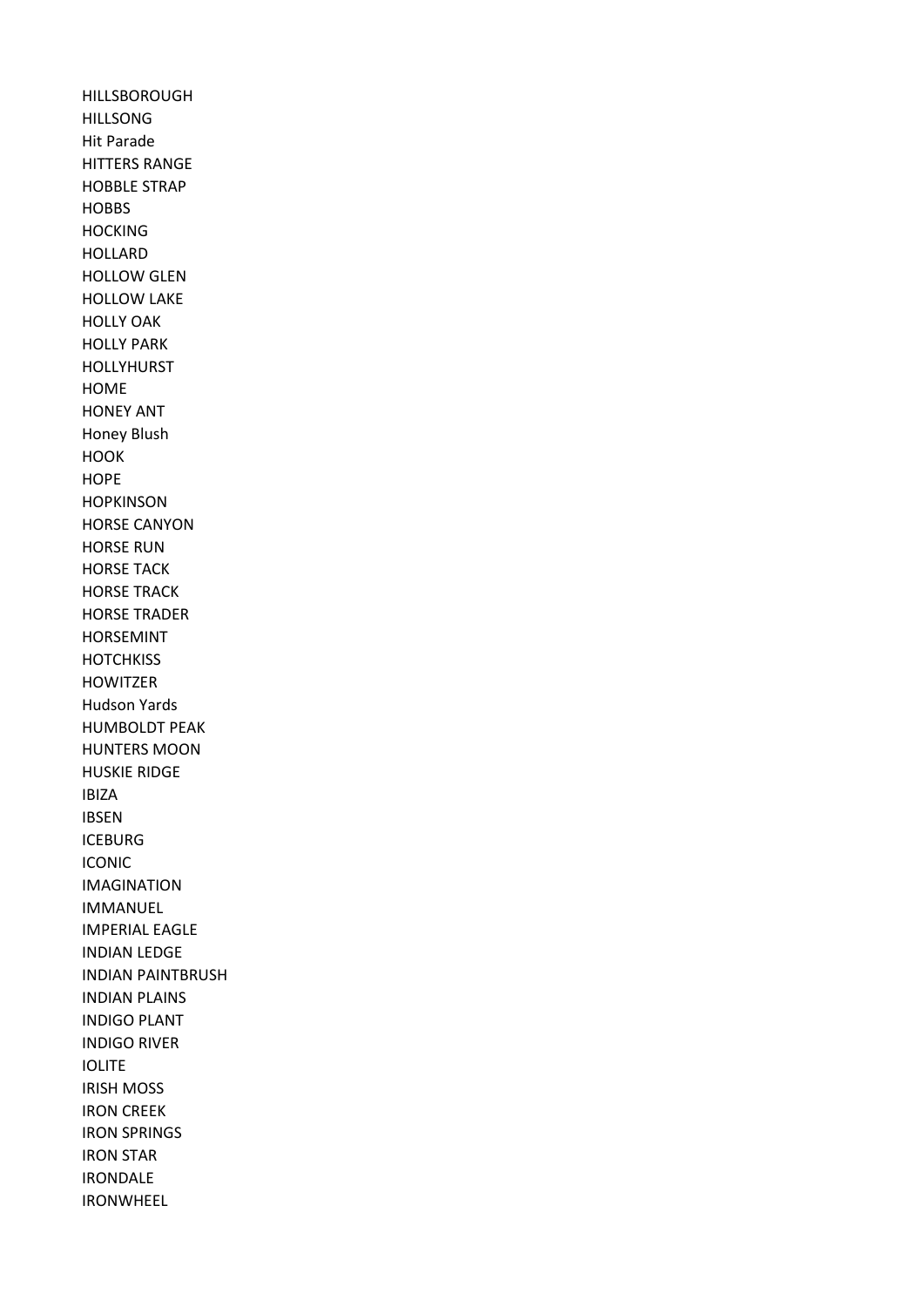ISABEL ITALIAN ALP ITALIAN VILLA IVORY CAT IVY GLEN JACK HELM JACQUE PEAK JADE CITY Jade Dragon JAKES JAMES PAVLICA JANE KIRKHAM JANS Jargon Jade JASONS RIDGE JAYLA JEAN JENNINGS JENNY SAGE JERNINGHAM JESUS JEWELWING **JOCKEY** JOKER JOLIE **JOLLITY** JORDAHL JOSE JULIETTE JUMPING FISH JUNIOR JUMPER JUNIPER BERRY JURIDA KALEIDOS KALLOS KAMDESH KARAH LYNN KARDALE KASENIA KAVIR KEITH RANCH KELLEY RIDGE KENO KENSAL RISE KEW KEYHOLE KEYNES KEYNOT KICKING HORSE KINA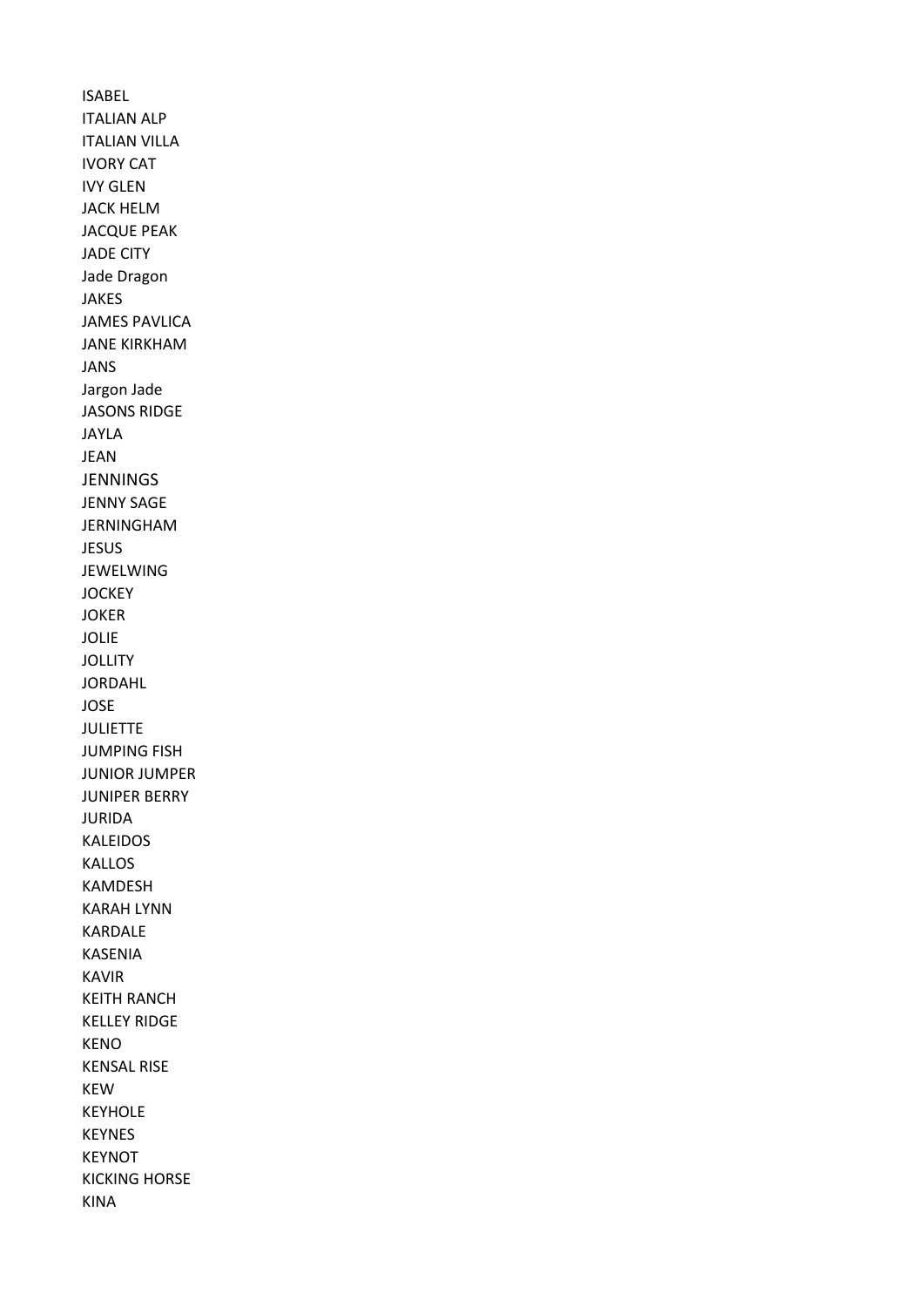KINETIC KING MOUNTAIN KING ROPE KINGS STABLES KINGS THORPE KINGSBURY KINGSFIELD KINGSTON PEAK KINSALE KIONA KIOWA BLUFFS KIRKHILL KISMET KITE KITTEN TAIL KITTIE BEE KITTRICK KNOBBY CREST KNOXVILLE KOCHIA KODIAK RIDGE KRISTI GLEN KYLEMORE LA CAMPANA LA FALAISE LA NORIA LA RISA LA VICTORIA LABOR DAY LACEBARK LACKAWANNA LAKE MOUNTAIN LAKELAND LAMARR LAMBS EAR LANCELEAF LANCERS RUN LANDERSHIRE Lantern Light LAPIS LAZULI LARI LARIAT RANCH LARKSPUR MEADOW LARKSTONE LASARA LATASHA LATIMER Latitude LAUD LAUGHING HAWK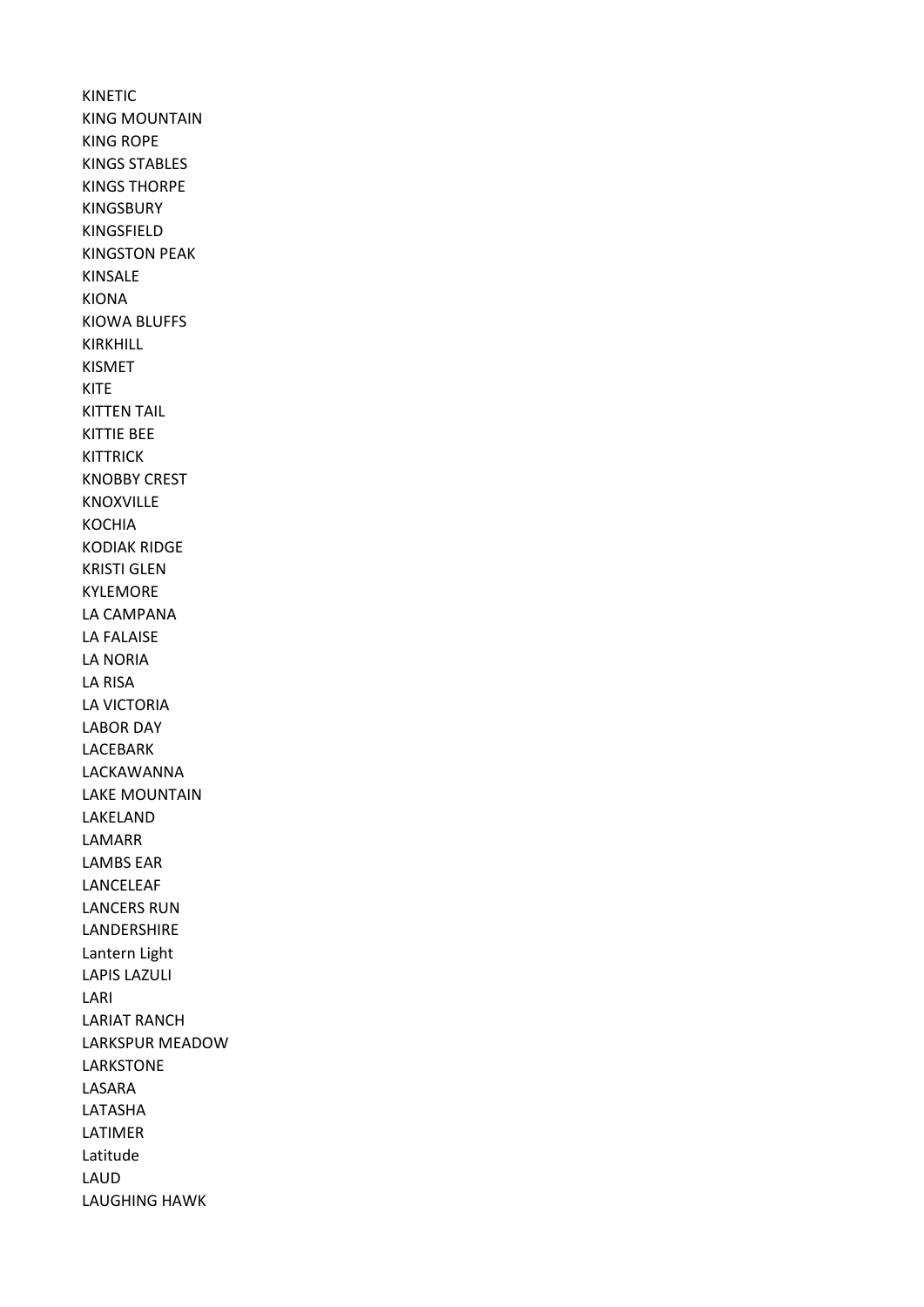LAUGHING LAB LAUREL TREE LAURELGLEN LAURISTON GARDEN LAVENDER LAZY MEADOWS LE SOLEIL LEADERSHIP LEANDRO LEAP LEATHER BRIDLE LEATHERWOOD LEGEND HAWK LEGENDARY LEMON RYE LENGGRIES LEOPARD SPOT LEOPARDS BANE LEROYS LEVY PARK LEWESDON LEWISBURG Lily Mountain LIMBACH LIMBAUGH CANYON LINCOLNSHIRE LINDENFIELD LINDSEYFARM LINE CAMP LINLEY LITHIA LITTLE BIRD LITTLE BOULDER Little Dipper LITTLE ELK LITTLE FOX LITTLE MATTIE LITTLELEAF LIVING WATERS LOADERMAN **LOCHSA** LOCKWOOD LODESTONE LODGESTONE LOGANS RIDGE LOGRO LOKOYA LOMBARDY LONE PRAIRIE LONE WOLF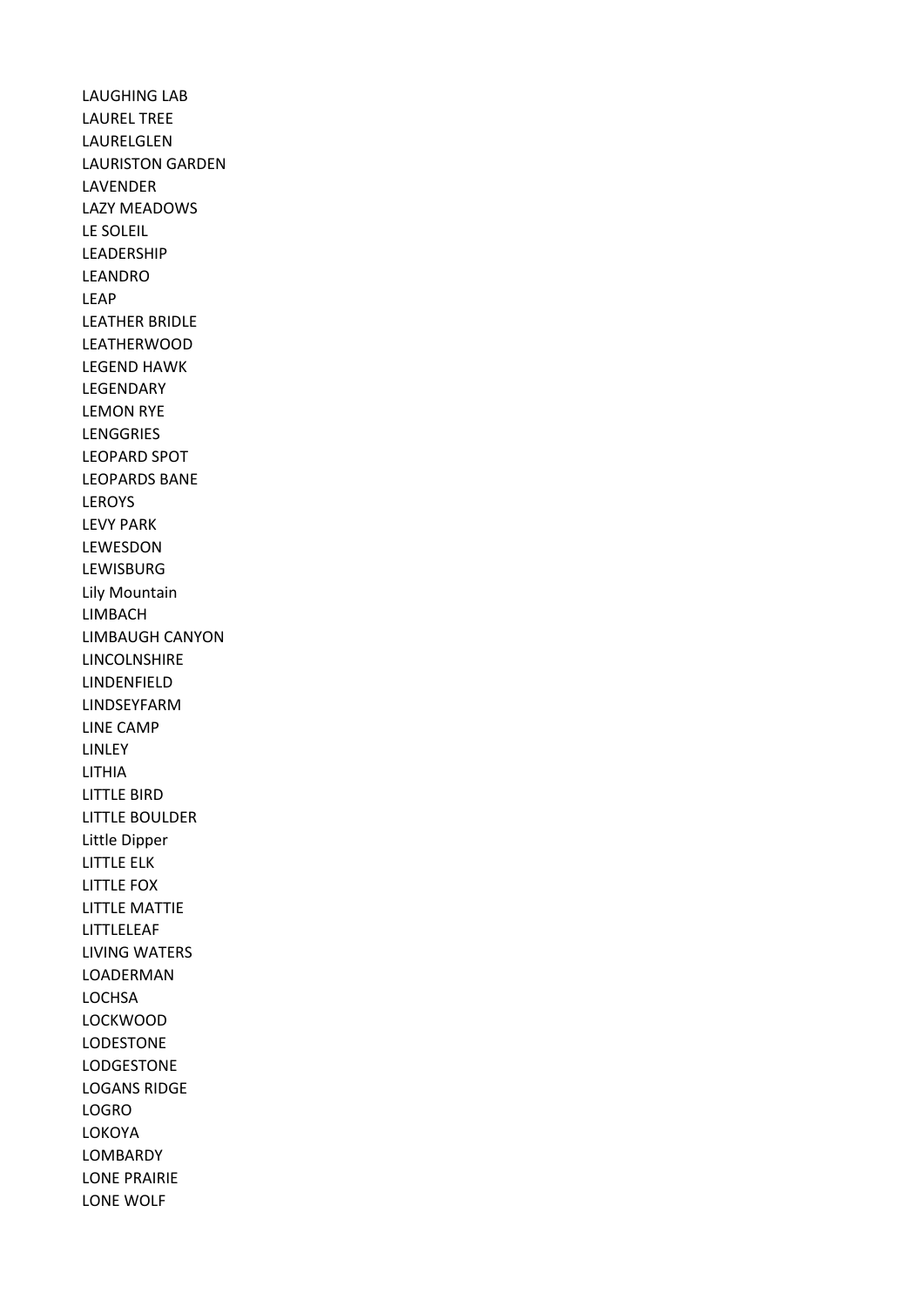LONELY HERON LONELY LAGOON LONG RIDGE LONGLEAF FOX LONGVIEW LAKE LOOKOUT PEAK LOS TAOS LOST PEAK LOST RIVER LOST TRAIL LOST WOLF LOTHER LOTHIAN LOVE LETTERS LOWE PINES LOWLINE LOYAL LOYALTY LUCKY PENNY LUCKY STRIKE LUMMI LUPINE MEADOW LUSTER CREEK LUX LYNX LYONESSE LYONS MACATAWA MACKAVELLI MADISON SPUR MADRE MADRINA MAGGIE LYNCH Magic Charm Magic Touch MAGON MAHA CASA MAHONIA MEADOW MAISY ROSE MAJESTIC RIDGE MAJESTY RIVER Malabar MALAHIDE MALLON MALMO MAMMOTH TIMBER MANAHAN MANITOU VIEW MANOR HAVEN MANRAY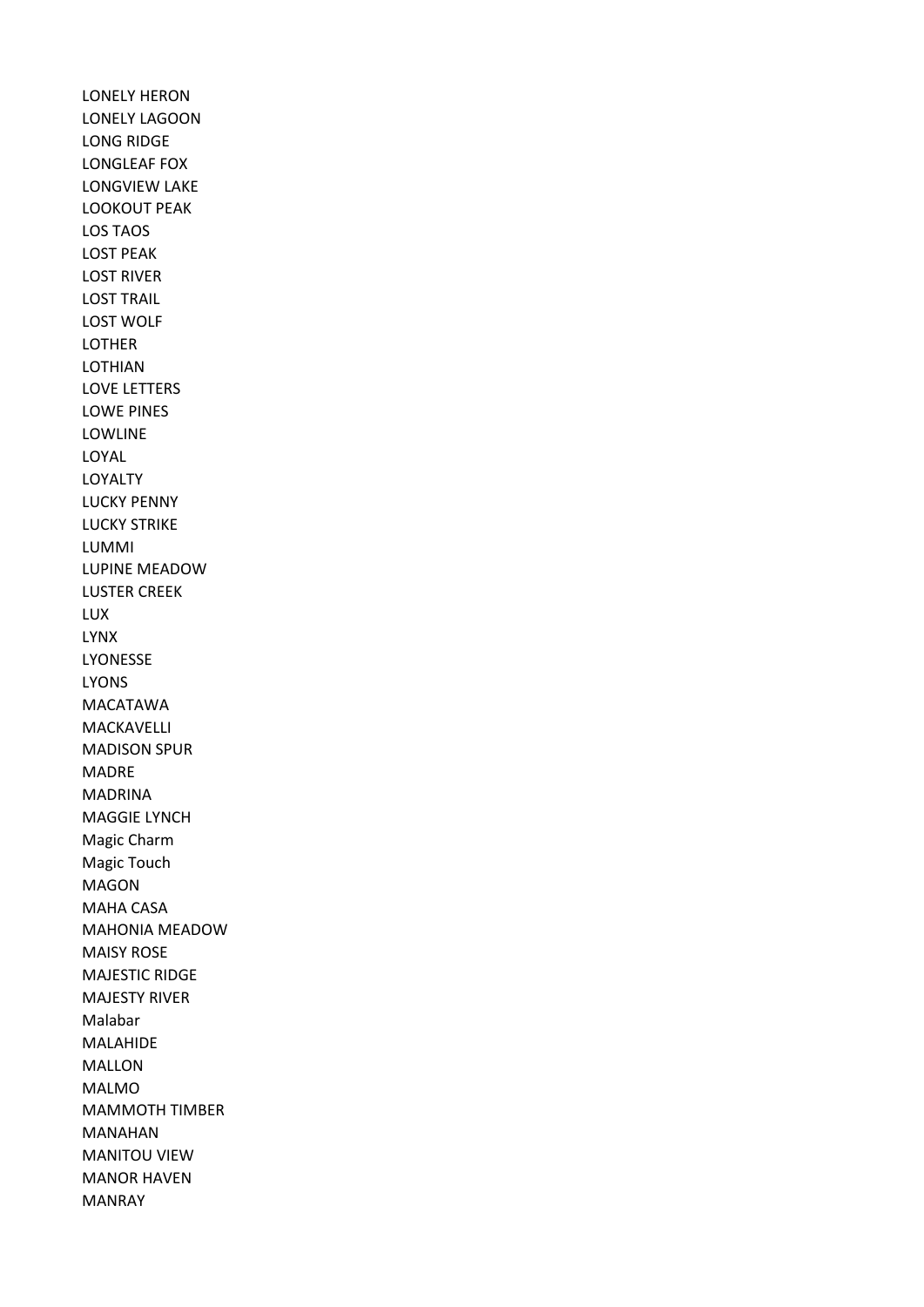MANSION MANZANARES MAPLE LEAF Marabelle MARBLE MESA MARCH MARCH ELDER MARDALE MARE MARJORAM MARK MARTINSBURG MASADA MASONBORO MASSACHUSETTS MAST MASTERSON MATEYKA Mauve Finery MAXMAN MAYTAG MAYWOOD MCCLAY GARDENS MCDOWELL MCMANUS MCWETHY MEADOW BELLE MEADOW MOUSE MEADOW STONE MEADOW VISTA MEADOW VOLE MEADOWHAWK MEADOWS CREEK MEADOWS OVERLOOK MEADOWSWEET MECCANO MEDICINE WOMAN MEDITATION MEDOTA MEERKAT MANOR MEGANSETT MELODY MELSTONE MENZER MERCEDES **MERCY** MEREDITH RIDGE MERIDA MERIDIAN BLUFF MERLIN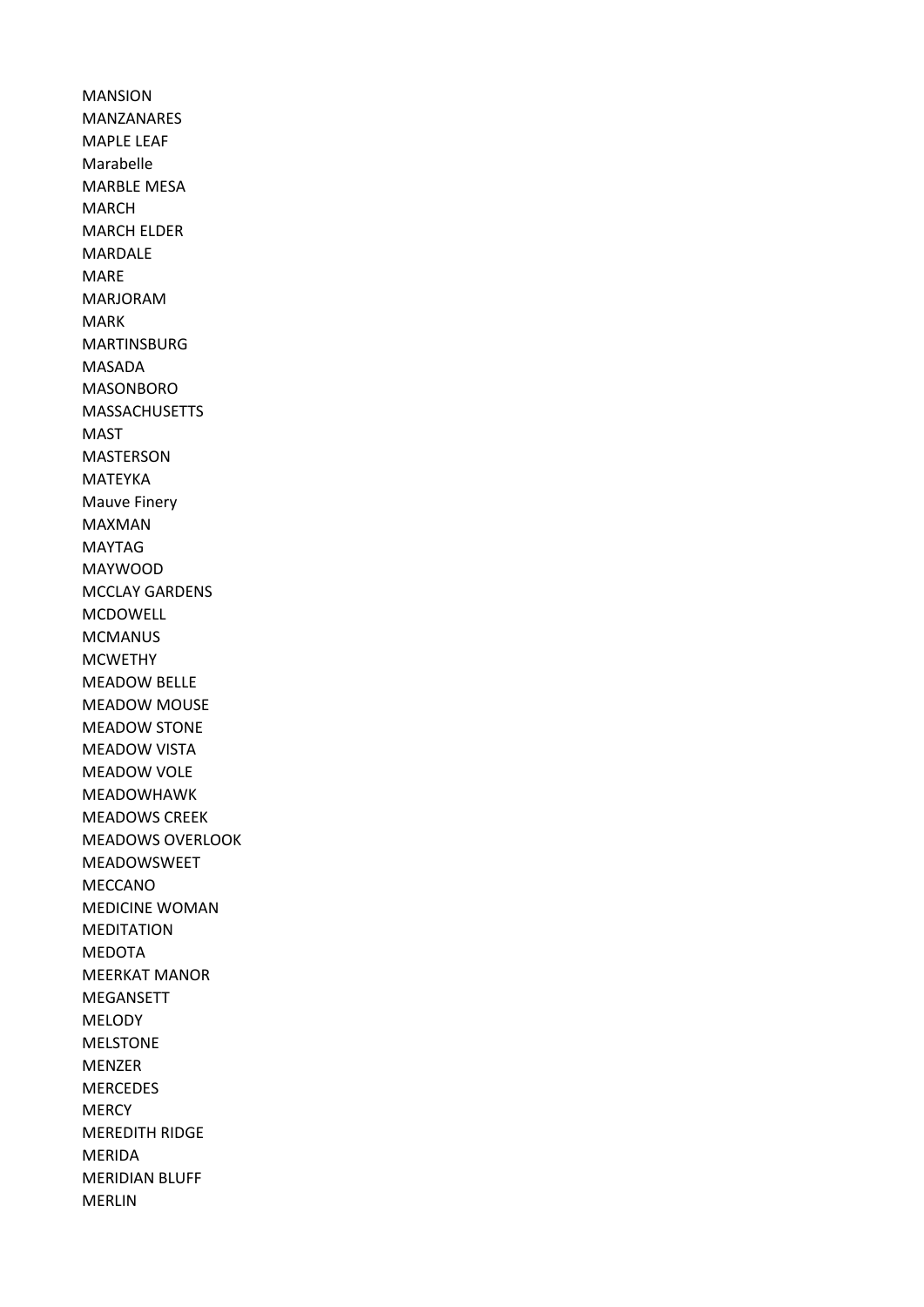MERMEC MESA BROOK MESA CANYON MESA GRAVEL MESA HILLS MESA LEDGE Mesmerize MESOLITE MEYERWOOD MICHAEL DEAN MICHELANGELO MIDDLE PARK MIDLAND CENTER MIGRATION MILES MILL IRON MILLET MINERAL RIDGE MINERAL WATER MINERS CANYON MINERVILLE MINK MIONETTO MIRO MISSION BAY MISSION PEAK MISSION TRAILS MISTY MANOR MISTY MOUNTAIN MISTY WIND MOGOLLON MOGUL MOMENTUM MONARCH MEADOWS MONDRAIN **MONDRIAN** MONGVASTI MONKSWOOD MONT BORD MONTANE MESA MONTE VIDEO MONTE VISTA MONTEGO MONUMENT BLUFFS MONUMENT ROCK MONUMENT VISTA Moody Blue MOODY RIVER Moon River MOONEY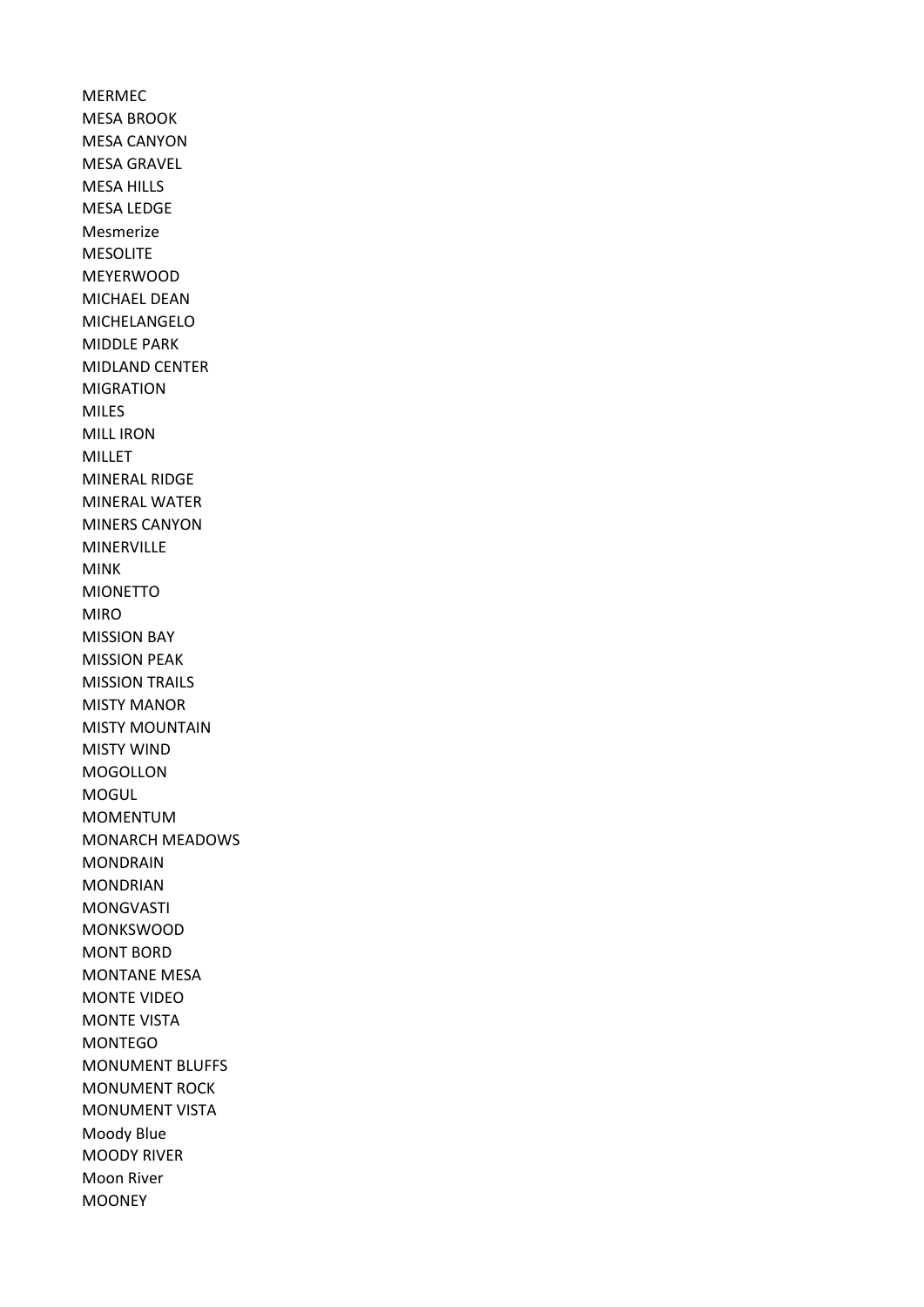MOONFLOWER MOONGLOW MOORE MOOSE LODGE MOOSE PADDLE MOOSEJAW MORAINE MORDENHILL MORELIA MORENCI MORGANTOWN MORNING MORNING CLOUD MORNING FLOWER Morning Fog MORNING HILLS MORNING RIDGE MORRISON CLAY MORRISON SHALE MOSH MOSKELL MOSS CREEK MOSSY TIMBER MOTHER LODE MOUNT EVEREST MOUNT VISO MOUNTAIN ASH MOUNTAIN ASPEN MOUNTAIN BLUFF MOUNTAIN CRAG MOUNTAIN FLANK MOUNTAIN HAWK MOUNTAIN IRIS MOUNTAIN LEDGE MOUNTAIN MAHOGANY MOUNTAIN MUHLY MOUNTAIN PARK MOUNTAIN QUEEN MOUNTAIN SAGE MOUNTAINEER MOURA MOUSE EAR MT BIERSTADT MT EDWARDS MT ELDER MT MCKENZIE MT OSO MT SNEFFELS MT. MUSCOCO MUDDY POND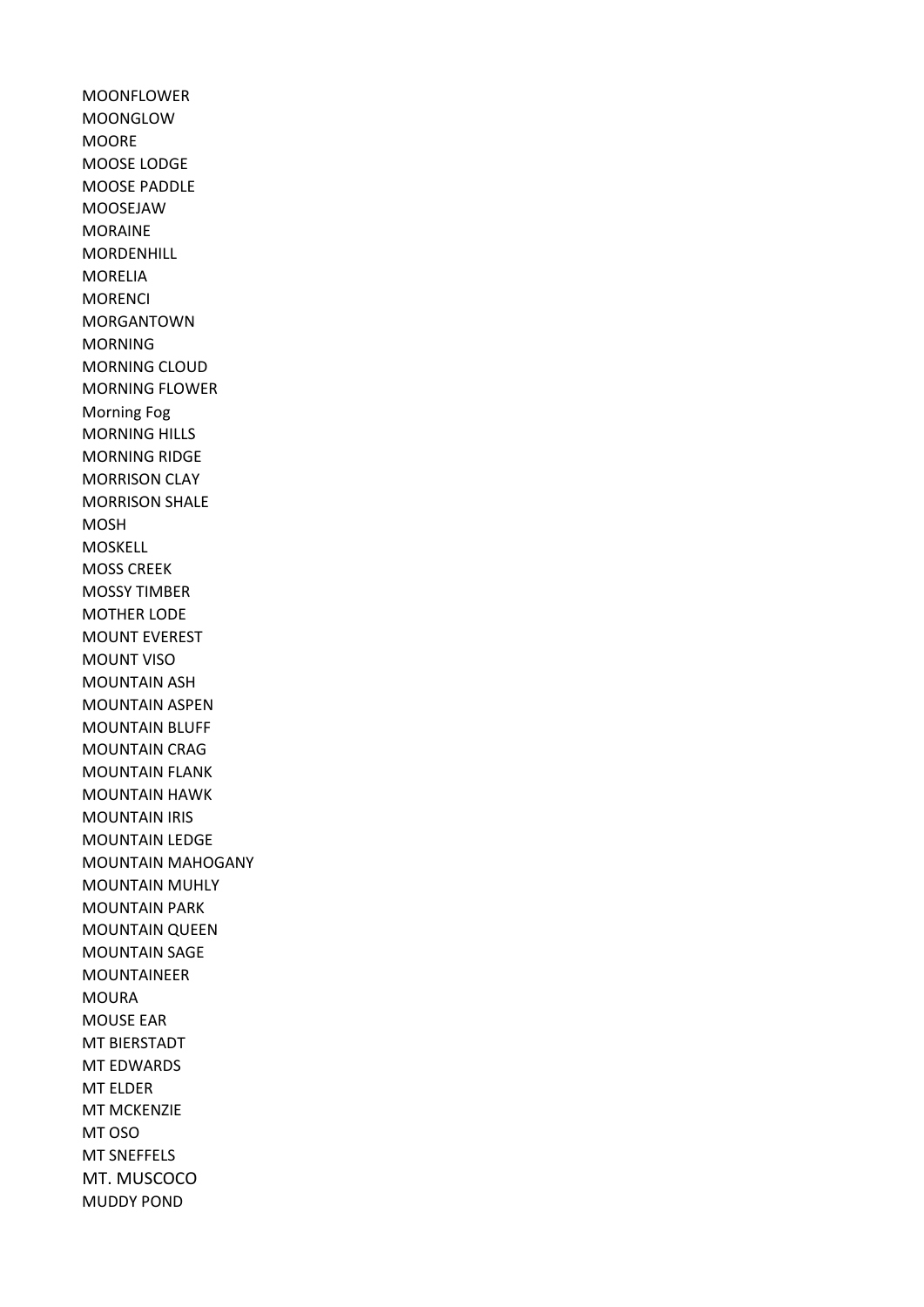MULE BARN MULLEN MUSETTE MUSKINGUM MYRIAD GARDENS MYRTLE WOOD MYSTIC VALLEY Mystique NACHES NAISMITH NAPA NAPIER NAPLES VALLEY NARROW CREEK NASHUA NAT LOVE NATES NATURAL BRIDGE **NATURE** NATURE REFUGE NAUTICAL NAVAJO WILLOW NAZARENE NEAR SPACE NEARBACK NERO NESBO NETARTS NEW RANCH NEWFOUNDLAND **NICO** Night Life Night Lights NIGHTWIND NISWONGER NIVAL NOAH ABLE NOBLE KINGDOM NOGUCHI NORMANHURST NORTHERN BAY NORWAY MAPLE **NOTORIOUS** NOVA NOVARA NOVOSEL NOX ALBUM NUIRFIELD NYSTROM OAK BRANCH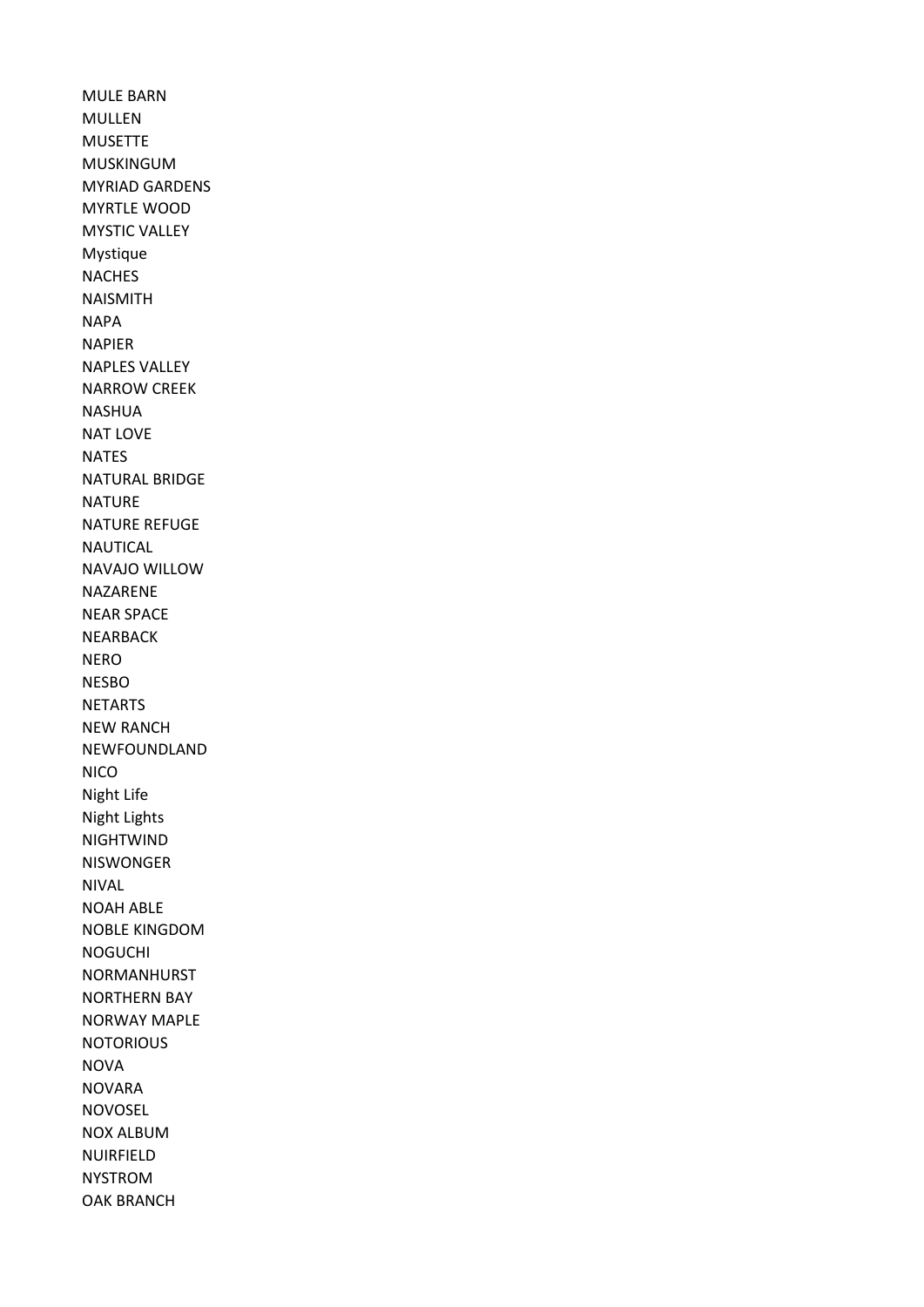OAK LEAF OAK RANCH OAK SUMMIT **OAKCREST** OAKMEAD OBAN OCIUSO **OFFSHOOT** OGALLALA OHOP OIL WOOD **OKAPI OKTOBERFEST** OLD GROTTO OLD GROWTH OLD OAK OLDE CASTLE OLEANDER OLIN VALLEY OLIVE BRANCH OLIVE HILL OLIVE WOOD OMAK ONGAR **OPPICE** ORANGE PEAK ORBIT ORE SPRINGS OREGON IRIS ORO FINO OTTER CREEK OUTLET Overjoy OVERLOOK BLUFF OWL PERCH OXEN PADDEN PAGET PAINTED PANDA PALMETTO PALMWOOD PALO BREA PALOUSE PANSY PAPERFLOWER PARACHUTE ADAMS PARCHEESI PARIAH PARIS PARK RUN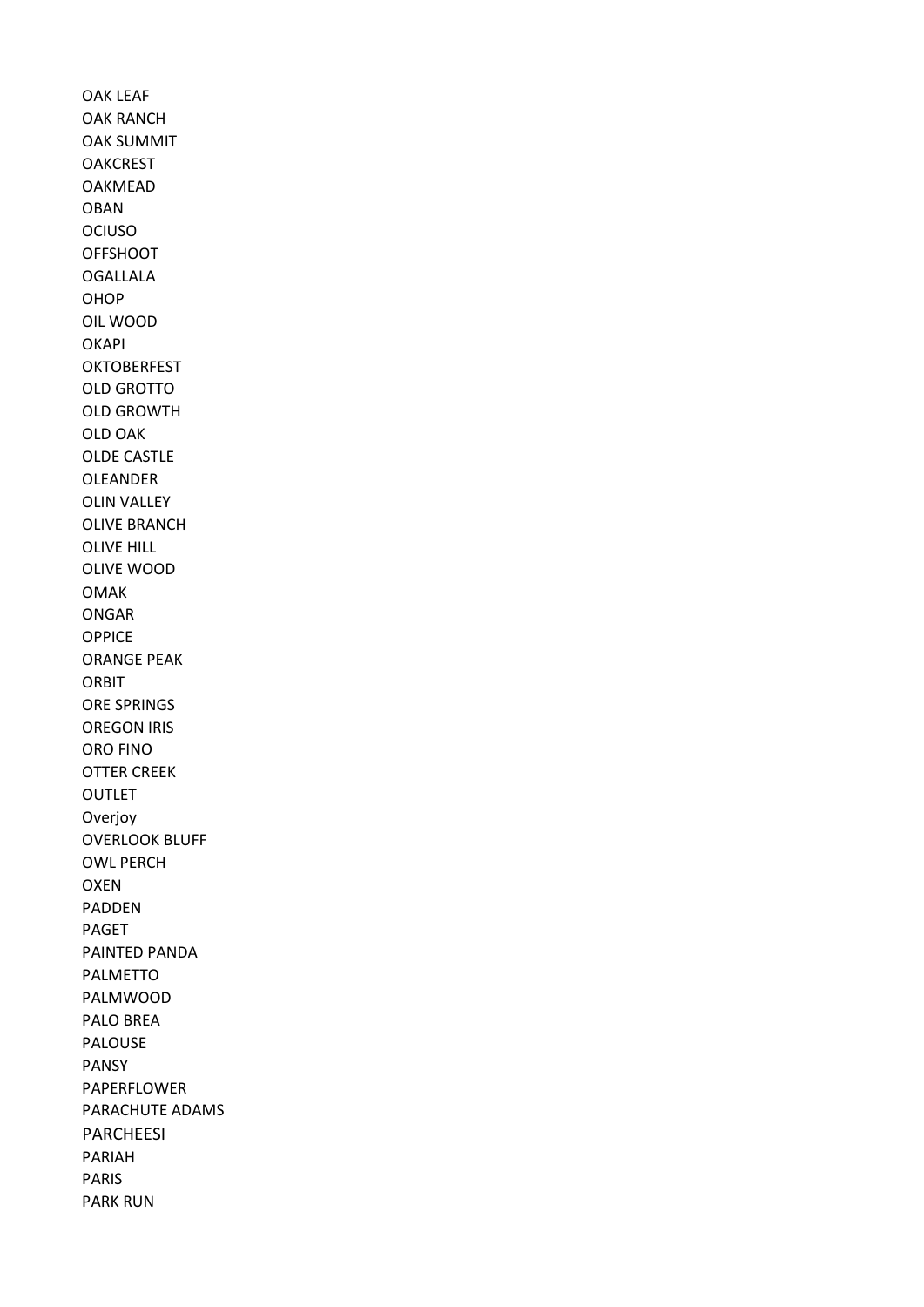PARKERSBURG PARKSWICK PASO ROBLES PASQUE FLOWER PASS PASSION PATOKA PATRIOT VILLAGE PATTERDALE PEACE PEACEFUL PLAIN PEACEFUL RAIN PEACEFUL VISTA PEACEPIPE Peach Fuzz PEACHSTONE PEAK PEARSOLL PEBBLESTONE PECONIC PEDIGREE PENDARAY PENDROY PENNYDALE PENSTEMON LAKE Penzance PEONY PEPPERMILL PERFECT HEALTH PERFORMANCE PERIHELION PERIL PERMIAN PERONI PERRY OWENS PERTH PETALTAIL PETAR PAVLICA PETER PETUNIA PHANTOM PAW PHANTOM RIM PHANTOM WOLF PHEASANT TAIL PHEASANT WIND PHILO PICA PICCADILLY PICIDAE PICKET FENCE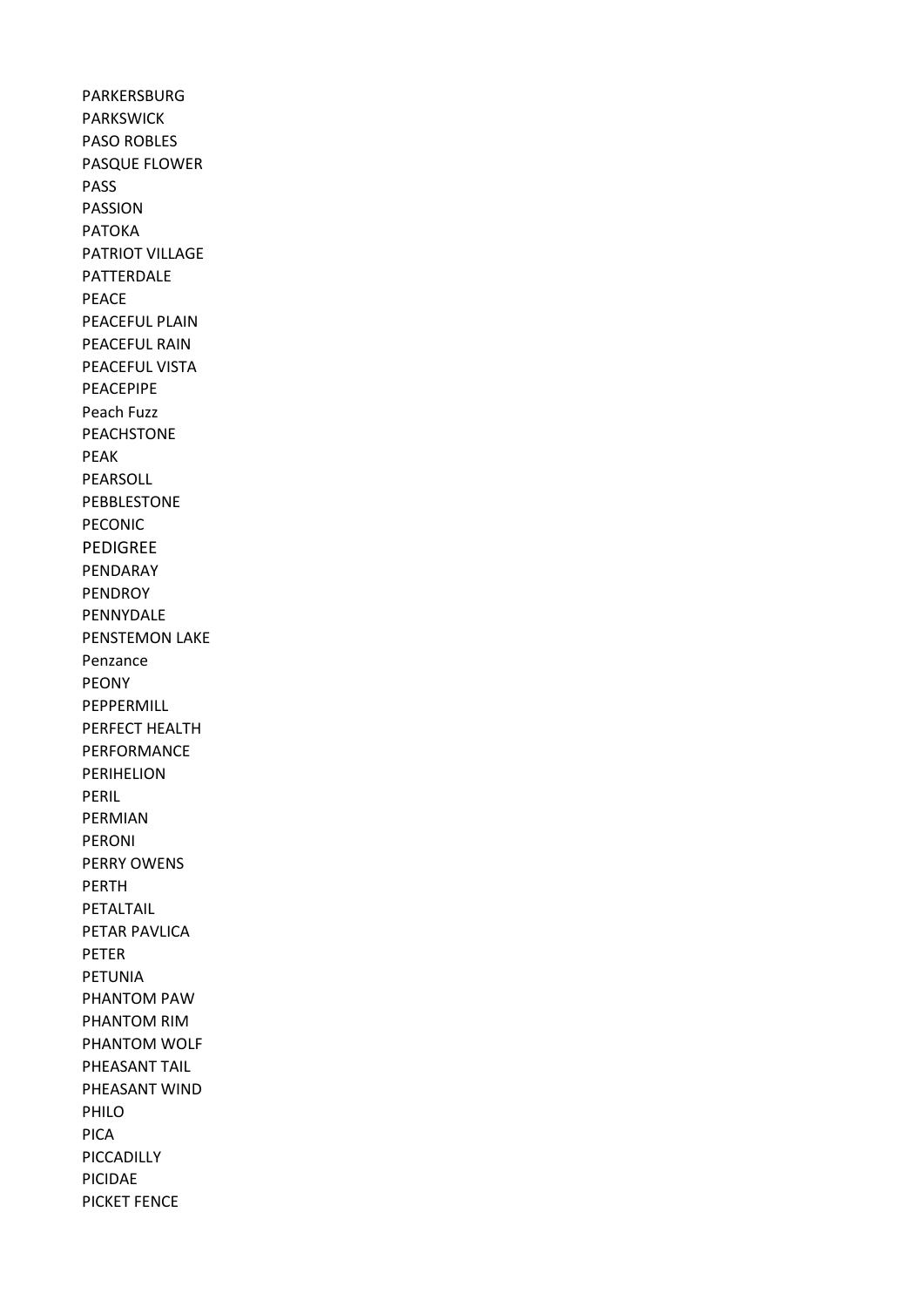PICNIC PIEDMONT RANGE PIERRE SHALE PIKES RIDGE PINCHOT PINCUSHION PINE CANYON PINE CREEK VILLAGE PINE HOLLOW PINE NOOK PINE PRESERVE PINEDROPS DEW PINERIES RANCH PINESTONE PINNACLE HILL PINNACLE MESA PINNACLE PEAK PINPOINT PINT PIPING ROCK PIPIT PISTOL PITA PITON PLACERVILLE PLAY BIG PLEASANT PASSAGE Plum Dandy PLUMAGE POCOMOKE POETS POKER POKEWEED POLEBRIDGE Polonaise POLSON PONDHAWK POPCORN FLOWER POPLAR BLUFF POPLAR WOOD POPPY PORTNEUF PORTOLA POSEY POST POUND STERLING PRAIRIE BROME PRAIRIE GULCH PRAIRIE JOY PRAIRIE MEADOW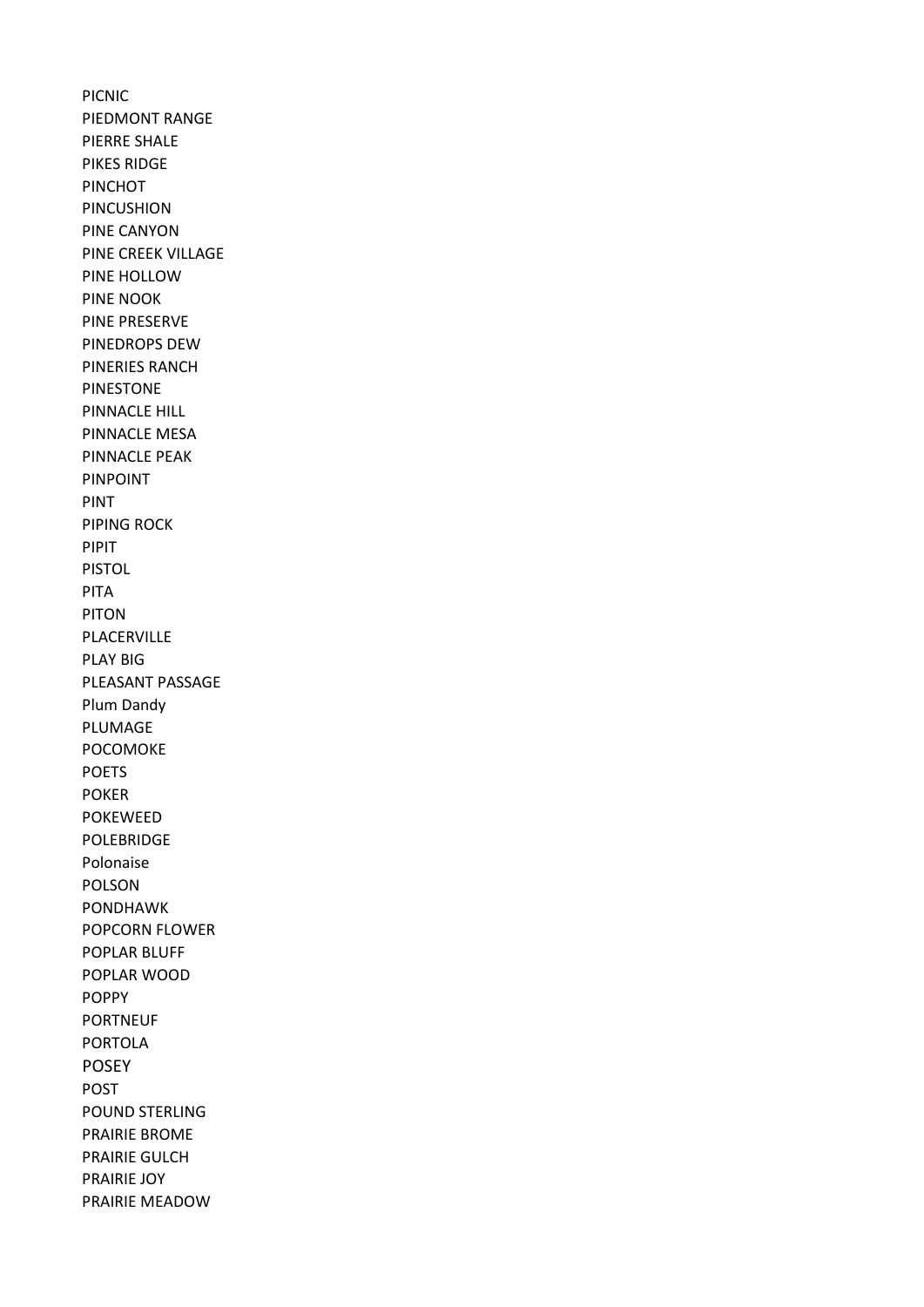PRAIRIE QUIET PRAIRIE RAIN PRAIRIE SKY PRAIRIE WOLF PRANCE PRATER PREISSER PRESLEY PRESTONFIELD PRICKLY PINE PRIDE PRO OMNIBUS PROMISE PROMONTORY HILL PROSPERITY PROVINCETOWN PUGET PULBROUGH PULLMAN PULMERIA PUMPKIN RIDGE PURA VIDA PUREBRED PURPLE RANGE QUANAH QUART QUARTERAGE QUARTZVILLE QUAY VALLEY QUEEN MOTHER **QUEENSBURY** QUESS RANCH QUICK TRIGGER Quietude QUINNWOOD RABBIT BRUSH RABBIT RUN RAINBOW RANCH RAINBOW TROUT RAINBOW VALLEY Raincliff RAINY CREEK Rainy Daze RAJ RAMAH SPRINGS RAMAS RAMBLER RAMBLIN CAT RAMBLING RANCH HILLS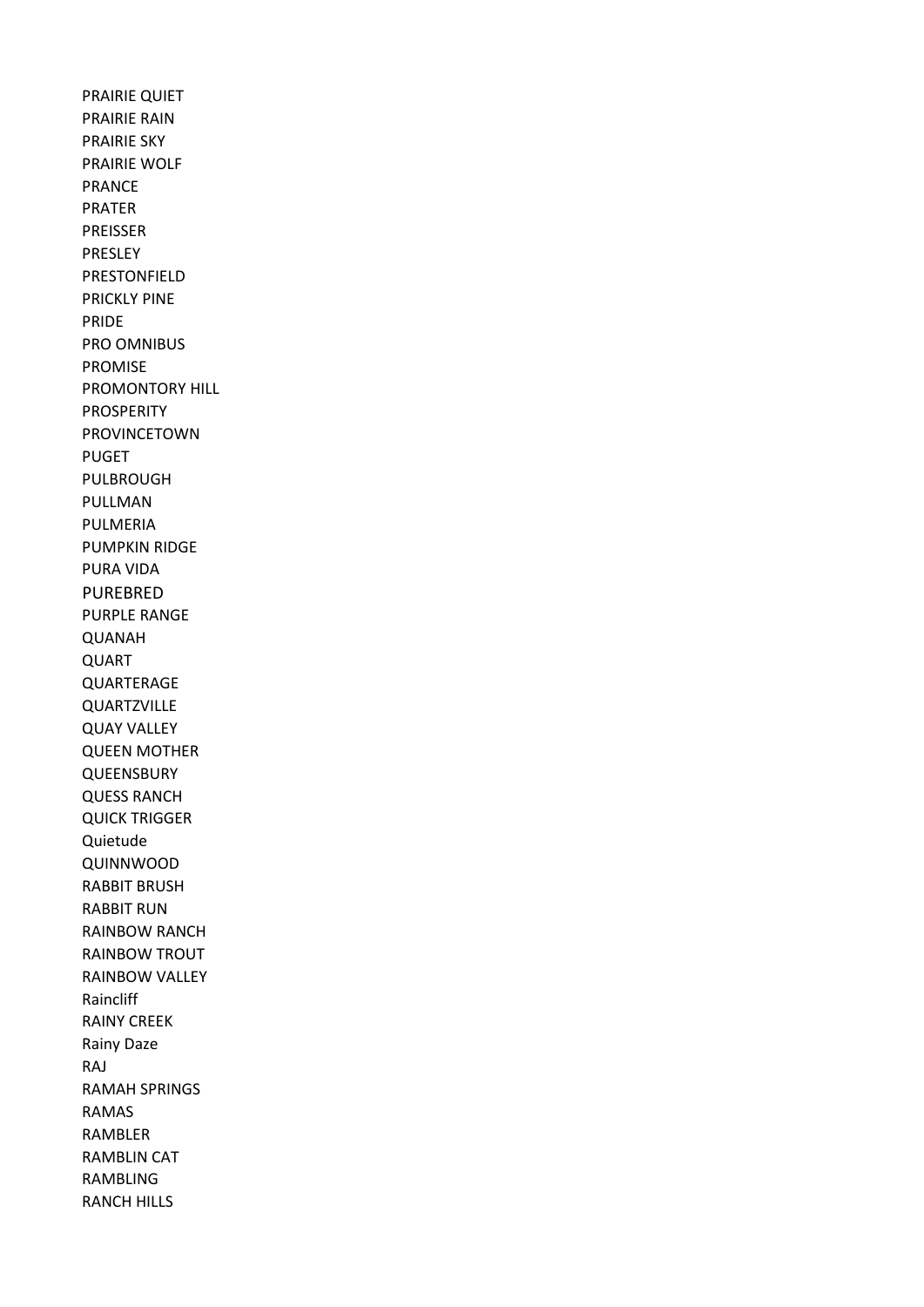RANCH HOUSE RANCH PARK RANCH POND RANCHERO VALLEY RANCHWOOD RANDOM RANGE FLOWER RANGE LINE RANSON RAPHAEL RAPPEL Rare Find RASCON RASPBERRY MOUNTAIN RATHOD RAVEN RIDGE RAVENNA RAYLAN RAYLIN RAZORBACK RUN REBLE REBLE RIDGE RECHARGE RED BERRY RED BRUSH RED CHERRY RED CREEK RED HAVEN RED HORSE RED LYONS RED MAPLE RED PANDA RED PEBBLE RED PINE Red Scent REDBAND REDBRIDGE REDEEMER REDSHIRT REFUGE REFUGE HIGHLANDS REGAL MOUNTAIN REGAN RIDGE RENO RESERVE ESTATES RESORT RESERVE RESPECT RESPITE RESPONSIBLE RESTFUL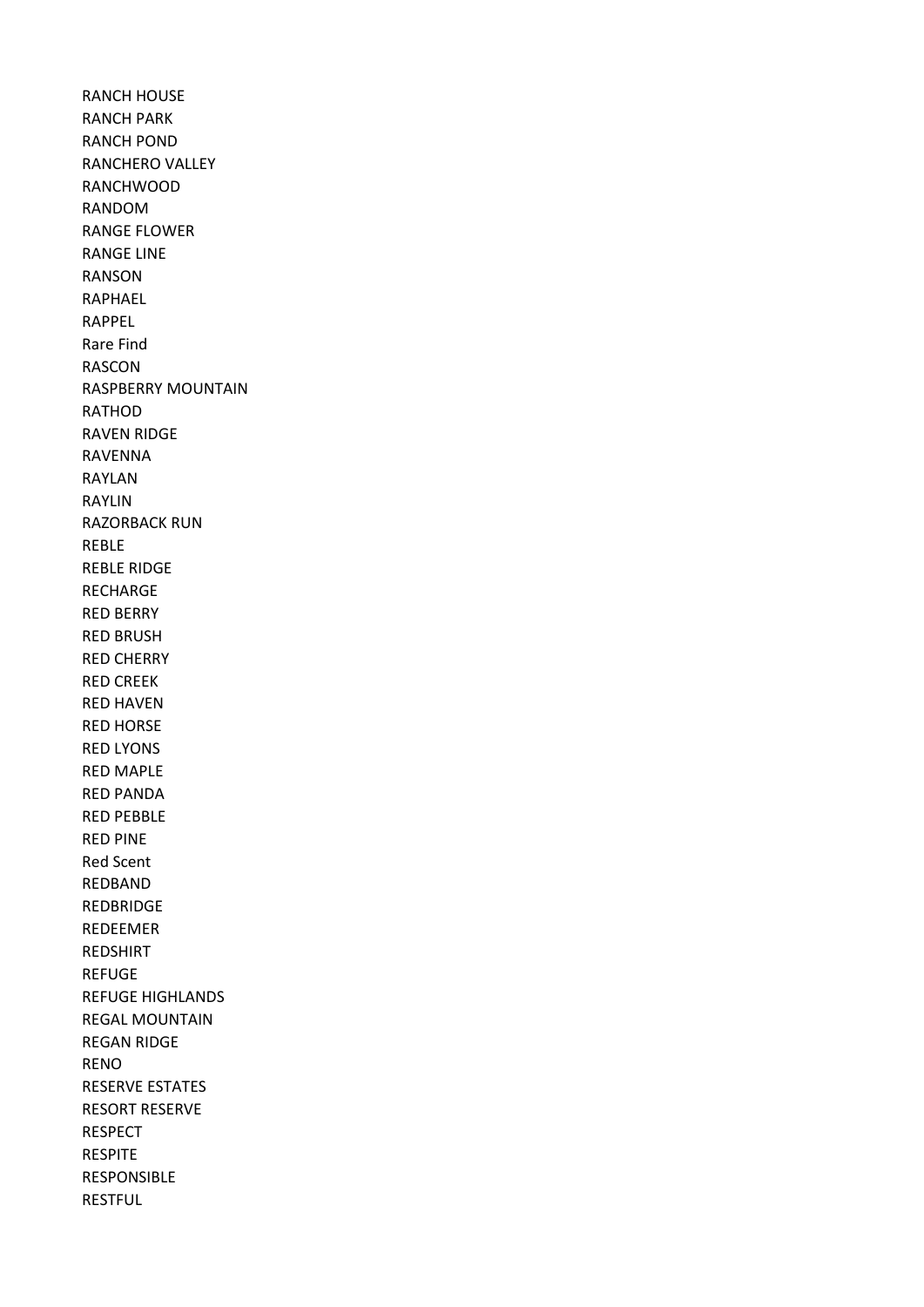RESTON REVOLUTION REY PEZ RICEGRASS **RICHTER** Rickys Rainbow RIKERS RIDGE RINGO RIPPY RISATA RIVER CAT RIVER GYPSY River Rouge RIVER WILD Riverboat RIVERGRASS RIVERLAND RIVERROCK RIVERS ROAN RIDGE **ROBBINS** ROBERT ALLISON ROBERT RANCH ROBSON ROCK CANYON ROCK CRESS ROCK GARDEN ROCK JASMINE ROCK RING ROCKMEADOW ROCKY BANK ROCKY RIDGE RODEO RIDER Roll Call ROLLING COVE ROLLING DOWNS ROLLING MEADOWS ROLLING RANCH ROLLING RAPIDS ROSA BLANCA ROSADO ROSALIE PARKVIEW Rosaline Pearl ROSE CANYON ROSEATE ROSEDALE ROSELLA ROSEMARY ROSEWALK ROULETTE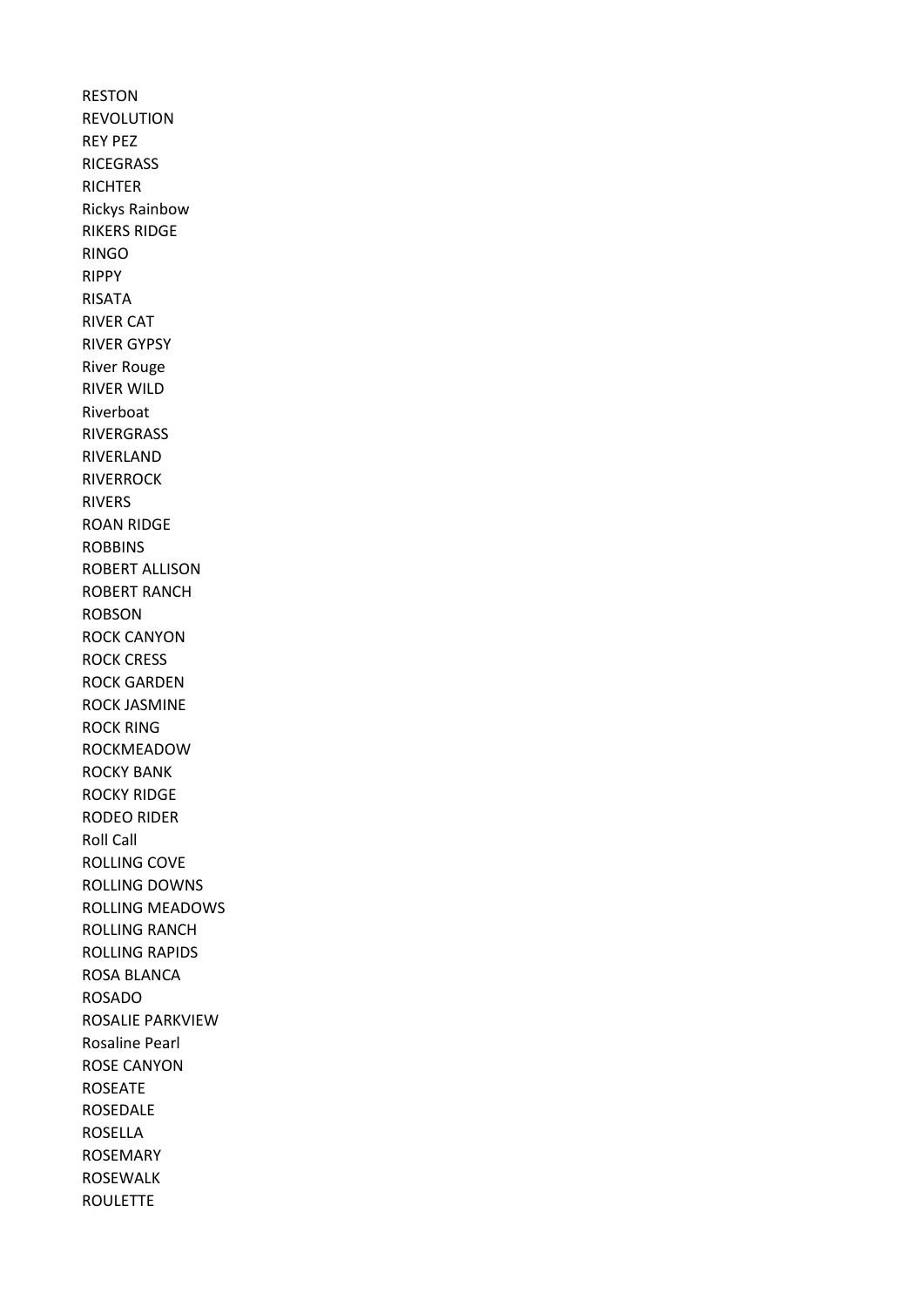ROUND MEADOW ROWDY RIDGE ROWENA ROYAL COACHMAN ROYAL RIDGE ROYAL WOLFF RUBLE RUFOUS RUISLIP RUNNING BEAR RUNNING WOLF RUSSIP RUSTLING ASPEN RUSTY KETTLE RUSTY SPUR RUTLAND RUXTON CREEK RYEDALE RYKER SACRED SAGE SADDLE IRON SADDLE TREE SADDLESTONE SAFE HAVEN SAFFRON SAGE GRASS SAGE HARE SAGE MESA SAGEBERRY SAGEFIELD SALENA SALT FORK SALT SPRING SALZAR SAM BASS SAMMAMISH SAN ISIDRO SAN URBET SANCTUARY PARK SAND BLUESTEM SANDTOFT SANDY KNOLL SANDY NECK SANDY SHALE SANGRIA SANTA FE VALLEY SANTA MARIA SANTA MEADOWS SANTA PAULA SANTA RITA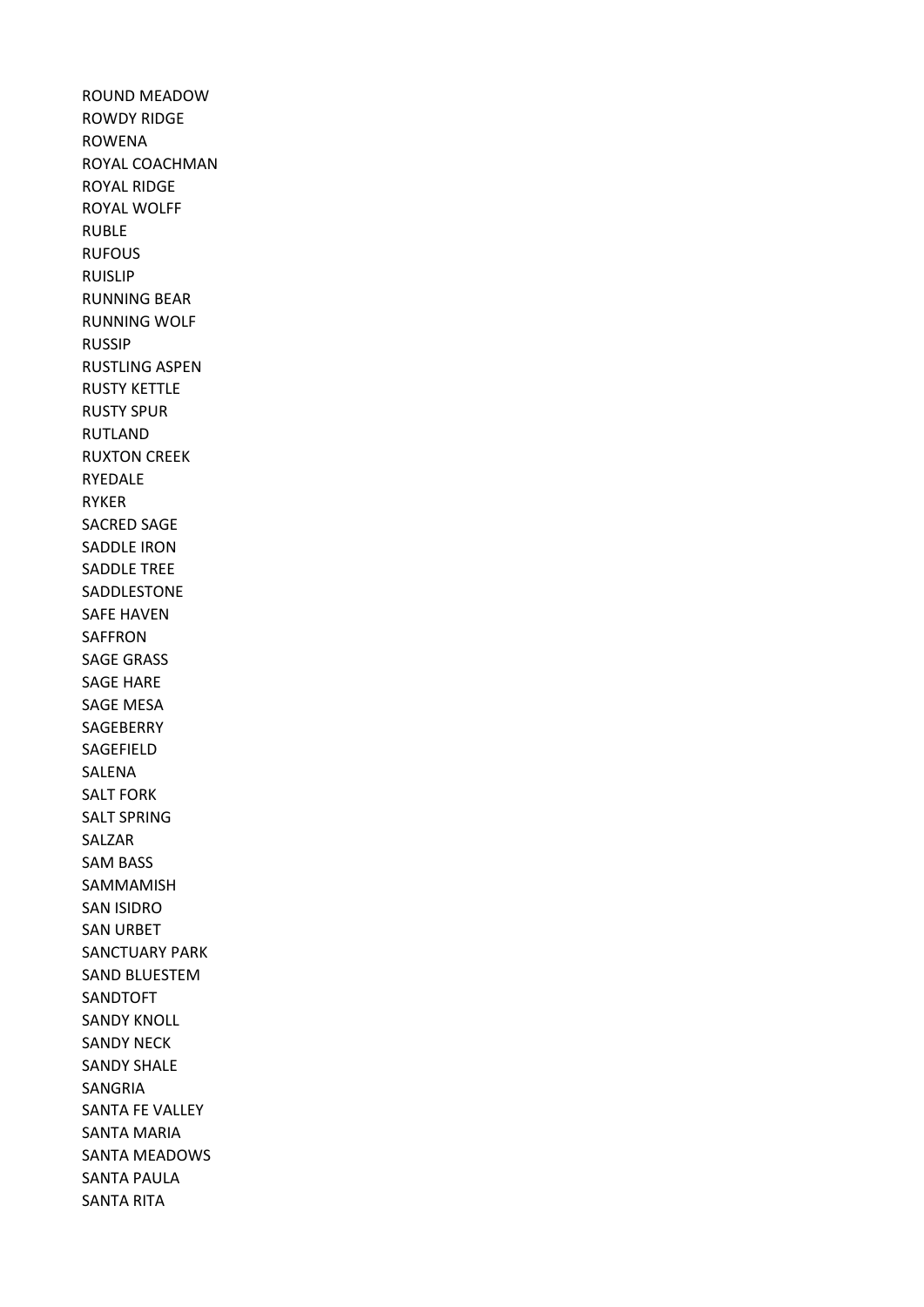SAPELO SARAFINA SARASOTA SARAVA SARGAT SARIN Sassy Green **SATELLITE** SAVANNAH FALLS Savona SAVOR SAVORY SAVVY SAWTOOTH RIDGE SAYBROOK SCARLET GILIA SCENIC LOOK SCHIST **SCHOFF** SCHOOL HOUSE SCHOOLER SCHOONER WAGON **SCHOONOVER SCHUBERT** SEA GYPSY SEA HAWK SEA THRIFT Seasons Bay SECLUSION SIGHT Secret Cove SEDONA HILLS SEGUNDO SELBY RANCH SELFLESS SELLING SELWAY SEMPER SUPRA SENATE SENTINEL TOWER SEQUOIA FORST SERENE MEADOWS SERPENTS EDGE SERTOMA SETH SETTING SUN SHADE TREE SHADOW VALLEY SHADOW WOLF SHADY CANYON SHADY NECK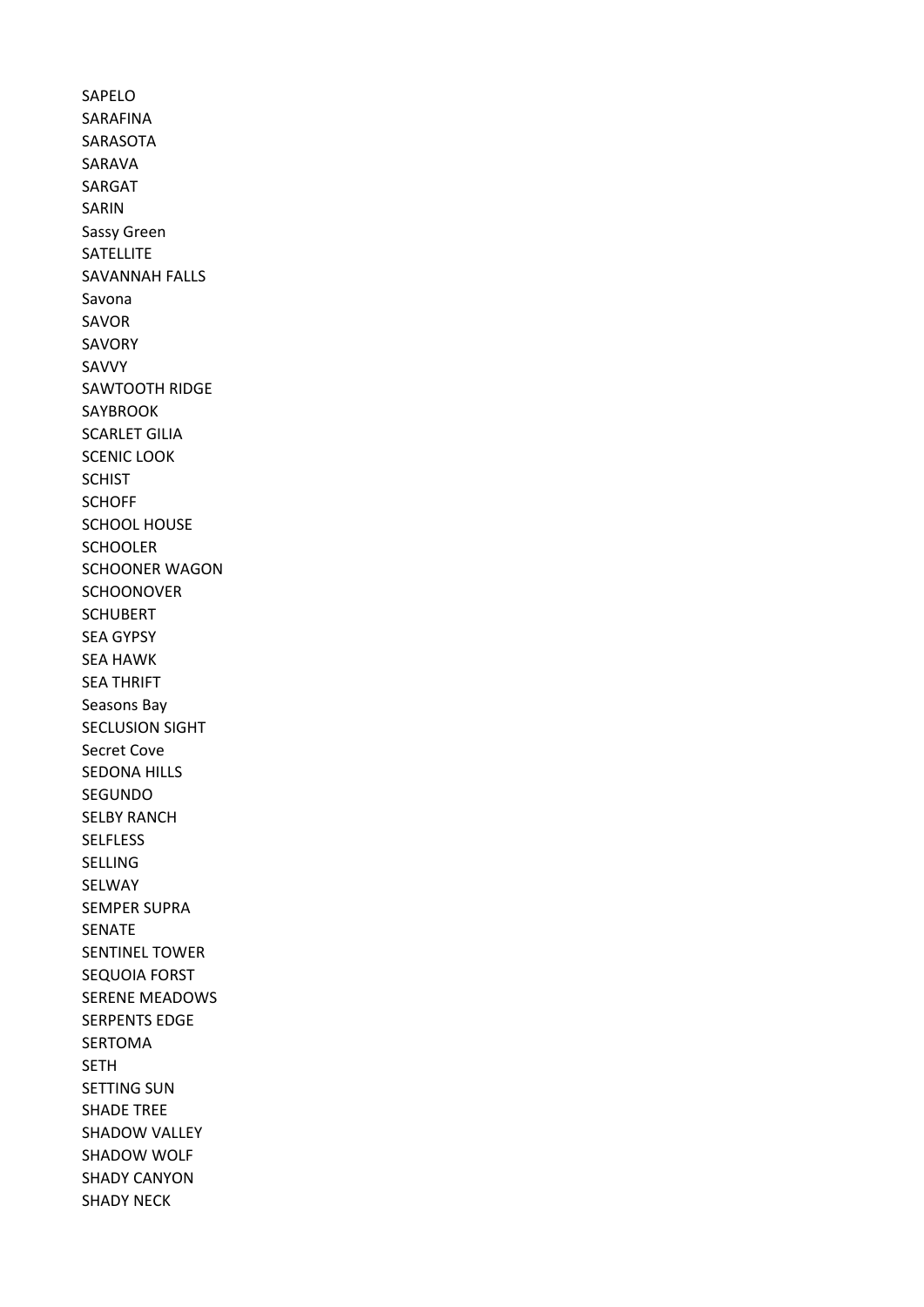SHAGBARK SHALLENOR SHANER SHAPEL DAIRY SHASTA DAISY SHAWNEE VALLEY SHEENER SHELTER SHELTERIDGE SHELTERING SKY SHERWEN SHILLING SHINNSTON SHOREDITCH SHORT PRAIRIE SHOVE CHAPEL Show Stopper SHOWY RIDGE SHREWSBURY SHUFFLE SHUKSAN SICILY SIERRA TREE SIGNATURE **SIKORSKY** SILENT SPRING SILESIA SILEX SILKBERRY SILKGRASS SILKLEAF SILLSVILLE SILVER DAY SILVER FIR SILVER GATE SILVER GRASS SILVER HAWTHORN SILVER LAKE SILVER LINING SILVER MOUND SILVER PLUME SILVER SPRUCE SILVER TIP SIM SIMPER SINCLAIR RANCH SINGING BROOK SINGLE TRACK SINGLE TREE Sisal Twist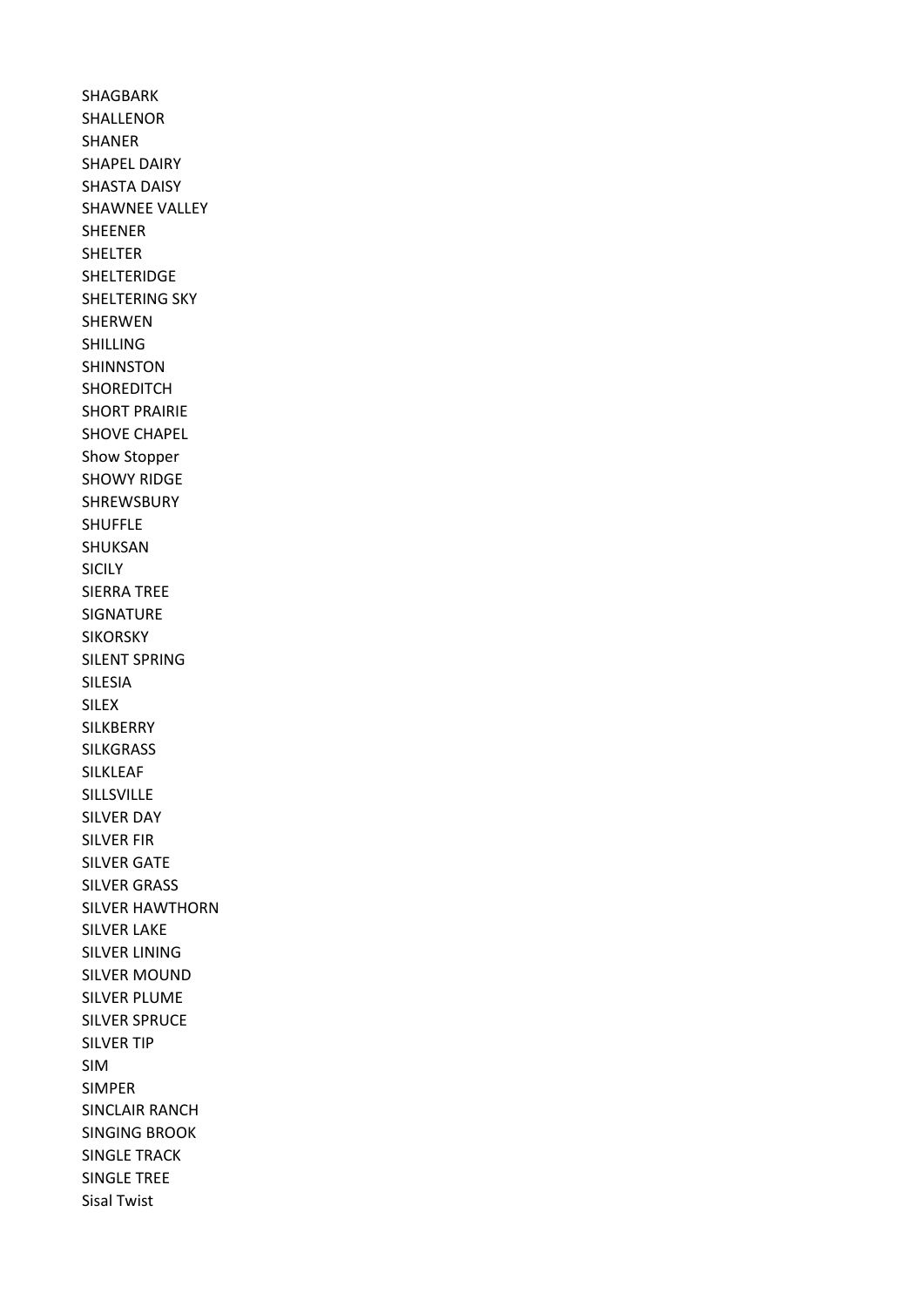SITKUM SITTING BULL **SKEFFINGTON** SKY PILOT SKY PRAIRIE SKYRACER **SKYROCKET** Slam Dunk SLANE SLATE RIVER SLEEPING F Sleepy Blue SLIGO SLIPSTREAM SLOPESIDE SLOW RIVER SLUICE BOX SMOKEY QUARTZ SNIPE CREEK SNOQUALMIE Snow Board SNOW BUNTING SNOW LEOPARD SNOW MEADOW SNOWAPPLE SNOWFIELD SNOWGRASS SOARING FALCON SOARING RIDGE SOARING VISTA SOBO **SOFTBALL** SOL SOLACE FOREST SOLACE POND Solara Solaria SOLIS SOLITUDE MANOR SOLITUDE VALLEY SOLO SOLOMON **SOLSTICE** SOLUM SONADOR SONG THRUSH Sonterra SOPHIA Soprano SORA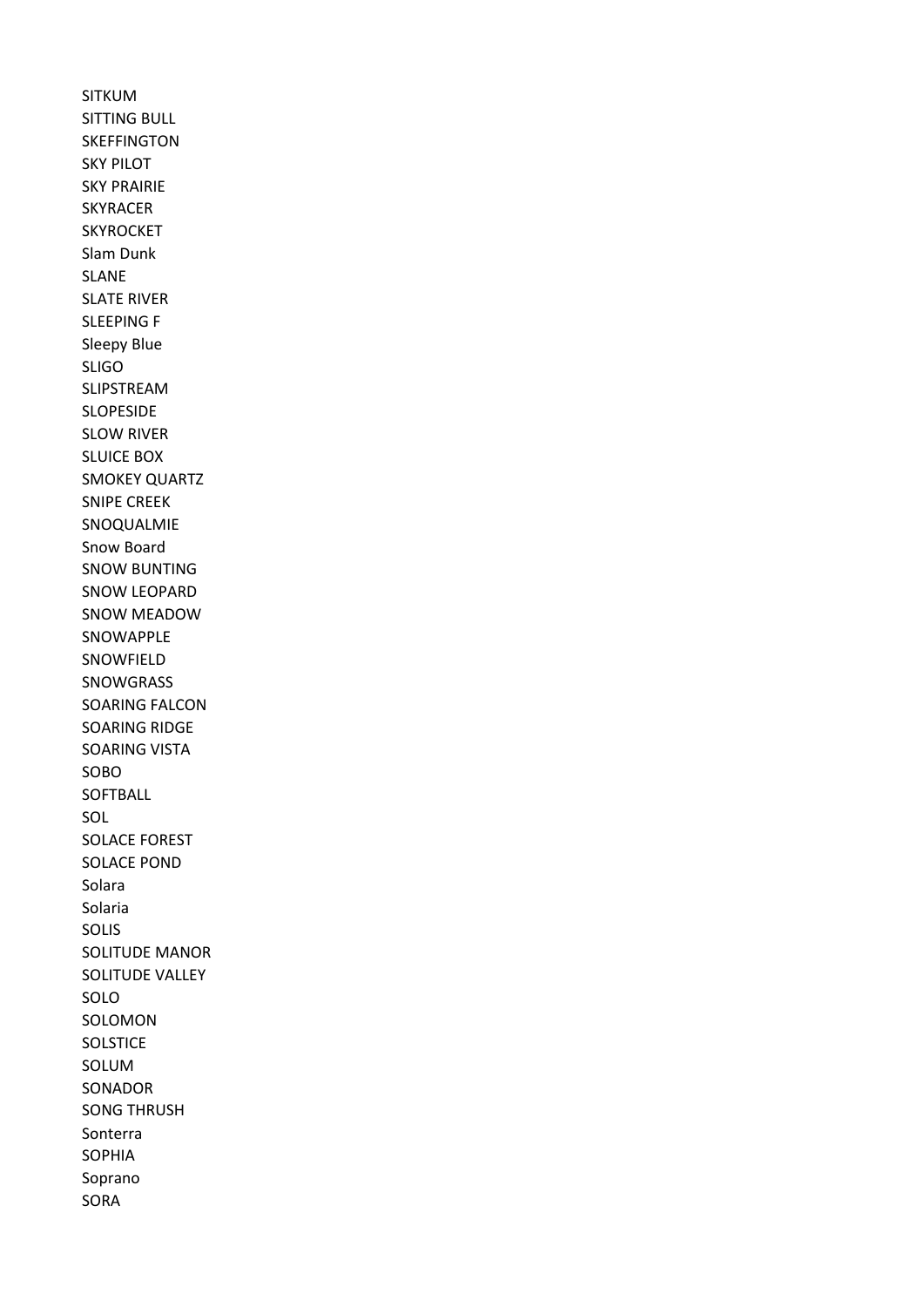**SORENSON** SORRENTO VILLA SOUTHGATE CENTER SOWS SPANISH GOLD SPANISH HILLS SPARKLE SPATIUM Special Favor SPEED SPERRY SPIREA SPLIT HORSESHOE SPLIT MOUNTAIN SPORTS PAGE SPRING BASIN SPRING MESA SPRINGBUCK SPRINGS PEAK SPUR BUTTON SQUAW MOUNTAIN SQUIRES GLEN ST CLOUD ST JOHNS ST MATHEWS STAGBRIAR STAGGERWING STAGHORN **STANHOPE STANSTED** STAR CREEK Star Dew STAR DROP STAR GARNET STAR VALLEY Starboard STARFALL STATION STEADFAST STEALTH STEEL CREEK STELLERTON STENSGAR STEPPLESTONE STERLING RANCH STETSON RIDGE STEVEN CHECO STEVIE RIDGE **STOCKWITH** STONE RIVER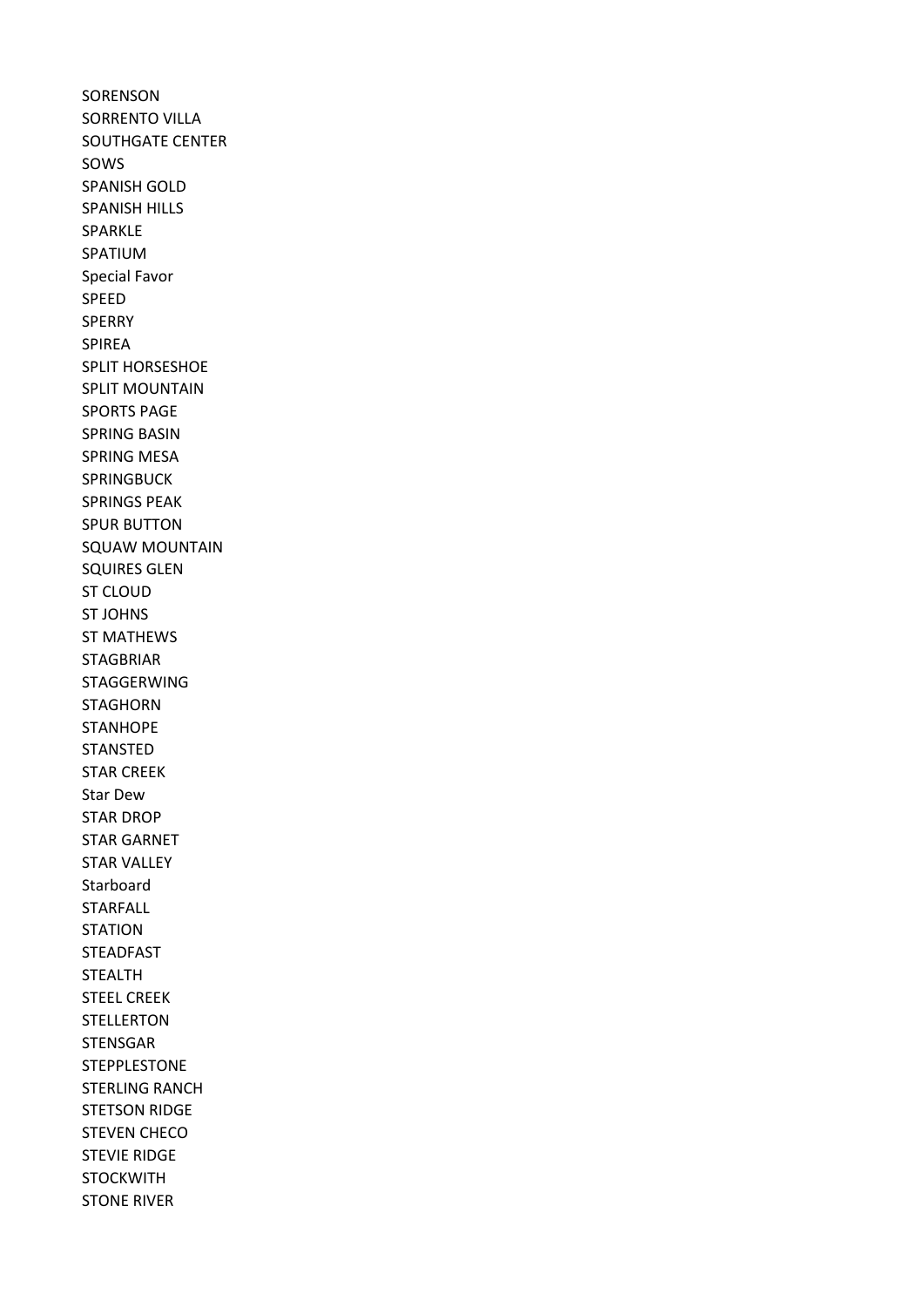**STONEBROOK** STONEFIELD **STONEYBROOK STORKSBILL** STORM KING **STOUFERBERG STRATA STRAUCH** STRAW STRAW FLOWER **STRINDBERG STRONGBOY STRYKER STUBBY** STUVA Subtle Vision SUGAR MAPLE SUGAR MOON SUGARSTONE SULPHUR SPRINGS Summer Dream SUMMER FIELD Summer Fun SUMMER SHORE SUMMER VALLEY SUMMER WIND SUMMIT CREST SUMMIT EDGE SUMMITVILLE SUN BEAR SUNBEAM PEAK SUNBELT SUNDAY STROLL SUNDEW SUNDHYA SUNDOG SUNDROP SUNFAST SUNFIELD SUNFISH SUNGLOW SUNKEN MEADOW SUNNY ACRES SUNNY SHORE SUNRISE MEADOW SUNRIVER SUNROSE SUNSET MESA SUNSET VISTA SUNSHINE RAE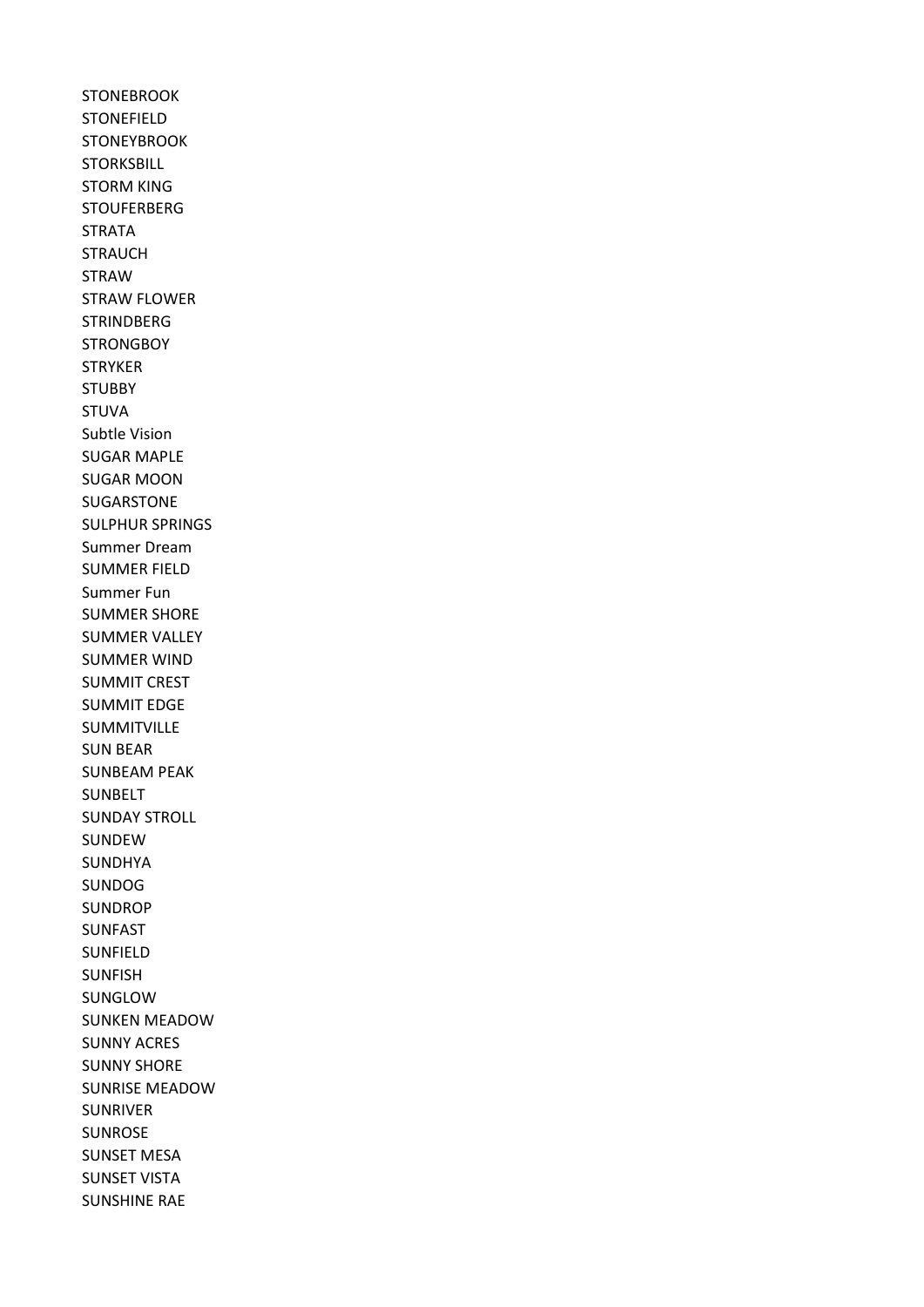SUNUP SURE THING SURREY RIDGE SUSSEX DOWNS SWALLOWSNEST SWEET ACACIA SWEET CLOVER Sweet Dream SWEET WILLOW Swing Time SWITCH GRASS Switchyard SWOPE PARK SYCAMORE WOOD **SYNERGY** TABYANA Tahara TAK TALARA TALL GRASS TALLEGA TALONS BLUFF TAMARISK WOOD TAMBELLINI Tame Teal TANBARK **TANSY** Tap Dance TARN TARPON **TARSUS** TAVISH TAYLOR JAMES Taylor Made TEATER **TECOPA** TELEO Tempe Star Tender Twist **TENEBRIS** TERRA TESORO TESS TRACE TESSERA TEST CAR **TETBURY** TETRA TEXAS TEXAS JACK THAR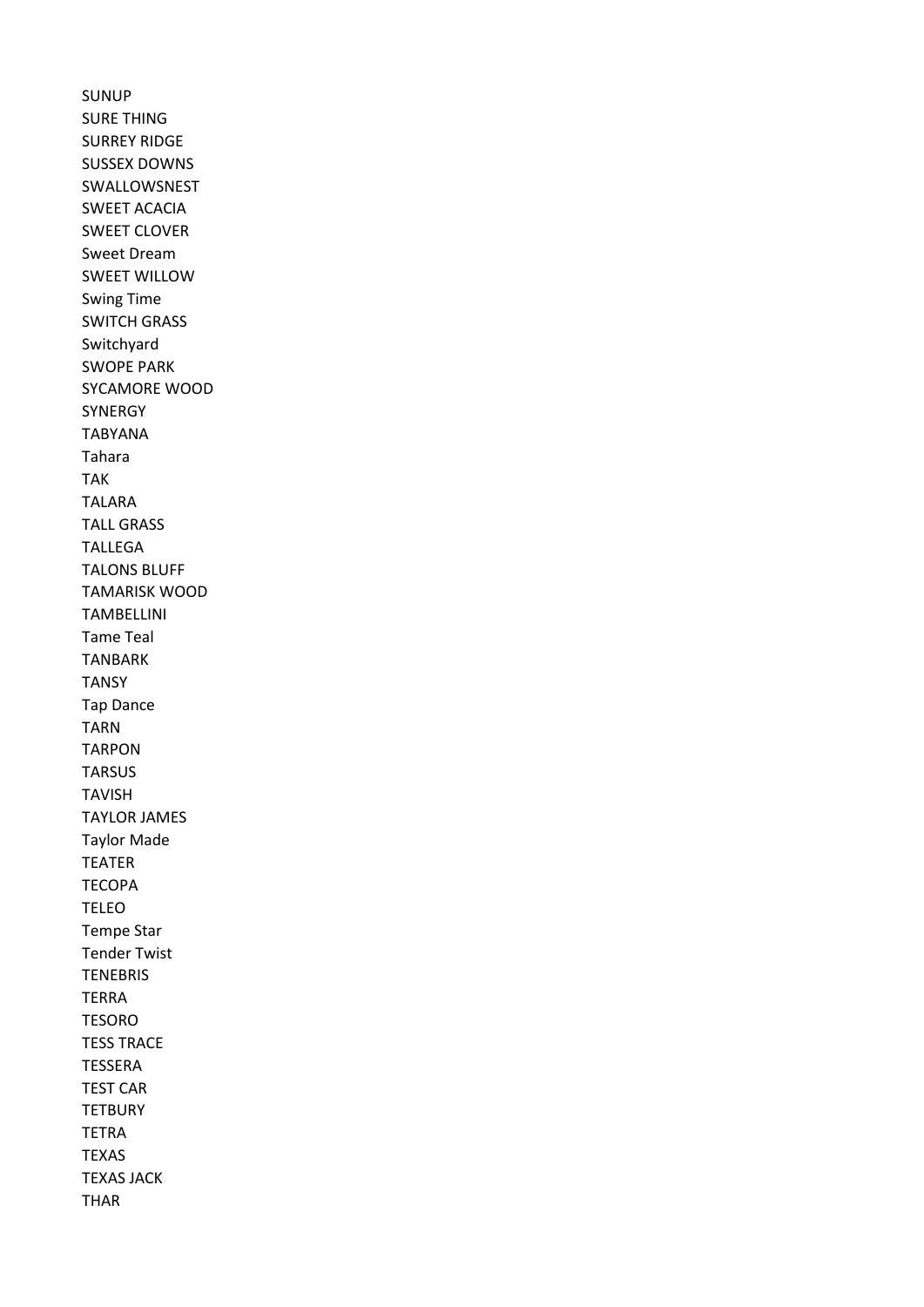THICKET Thicket THIMBLE THINDER HILL THISTLE RIDGE THISTLEBROOK THOMASVILLE THORN TREE THORNAPPLE THREADLEAF THRESHING WHEAT **THROWBRIDGE** THRUSTEN THUNDER HILLS THUNDERBIRD LODGE **THUNDEREGG** Ticker Tape Tiempo TIFFIN TIGER TROUT TIGERS EYE TIJERAS TIMBER MOUNTAIN TIMBER RANCH TIMBER SHADOW TIMBERCREST TIMBERELL TIMBERGREEN Time Square TIN MOUNTAIN TINTAH TIPSOO Tivington TIVOLI TJ JOHANI Toccata TOFTVILLE TOLAR **TOLLYMORE** TOLT TOM KETCHUM Top Secret Touchdown TOULOUSE TOWERING PINES TOWERING ROCK **TOWERSTONE** TOWHEE TRAFTON TRAGO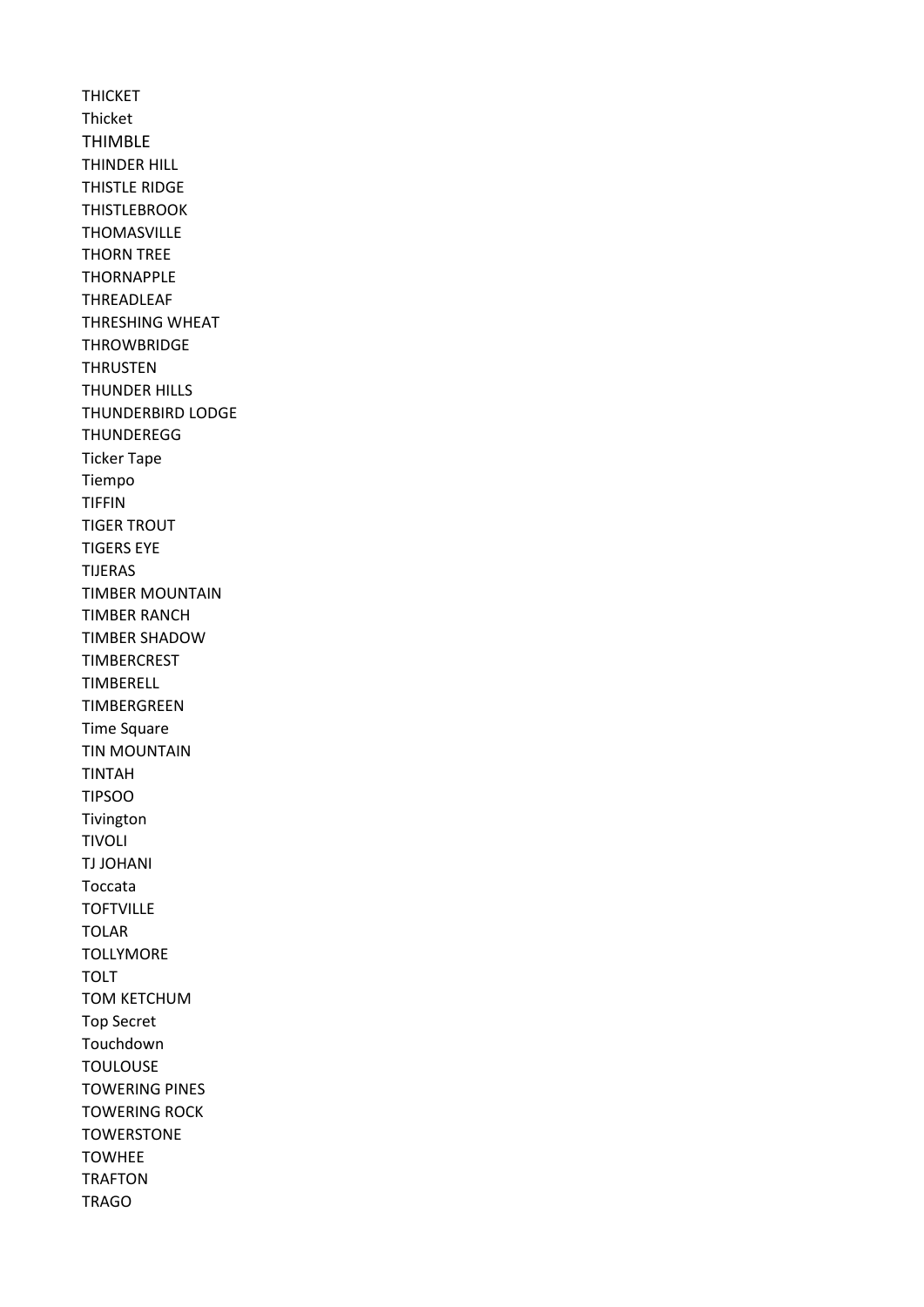TRAIL RIDER TRANQUIL GLEN TRANQUIL MEADOWS **TRANQUILITY** TRAPADERA TRAPPER COVE TRAPPER RIDGE TRAPPERS CREEK TRAPPERS TREK TRAVERTINE TRAVIS DAILY Treasure trove TREASUREVAULT TREDEGAR TREETOP GLORY **TREY** TRICKLING STREAM TRIPLE TREE TROT TULN TURKEY FLAT TURNHOUSE TURRET PEAK TURRIBRIDGE WELLS TURTOP TUSCAN SUN TWINKLING STAR **TWINSPUR** TWISTED RIVER ULYSSES UNBROKEN UNDER SADDLE UNION VISTA Up Tempo UPMINSTER Upper Class UPPER MESA UPPER SADDLE URIEL UTE MOUNTAIN VALIANT VALIANT WARRIOR VAN GOGH VANDERPOL VANDERPOOL VANDIVER VANQUISHER VANSTON VARDON VAUGHAN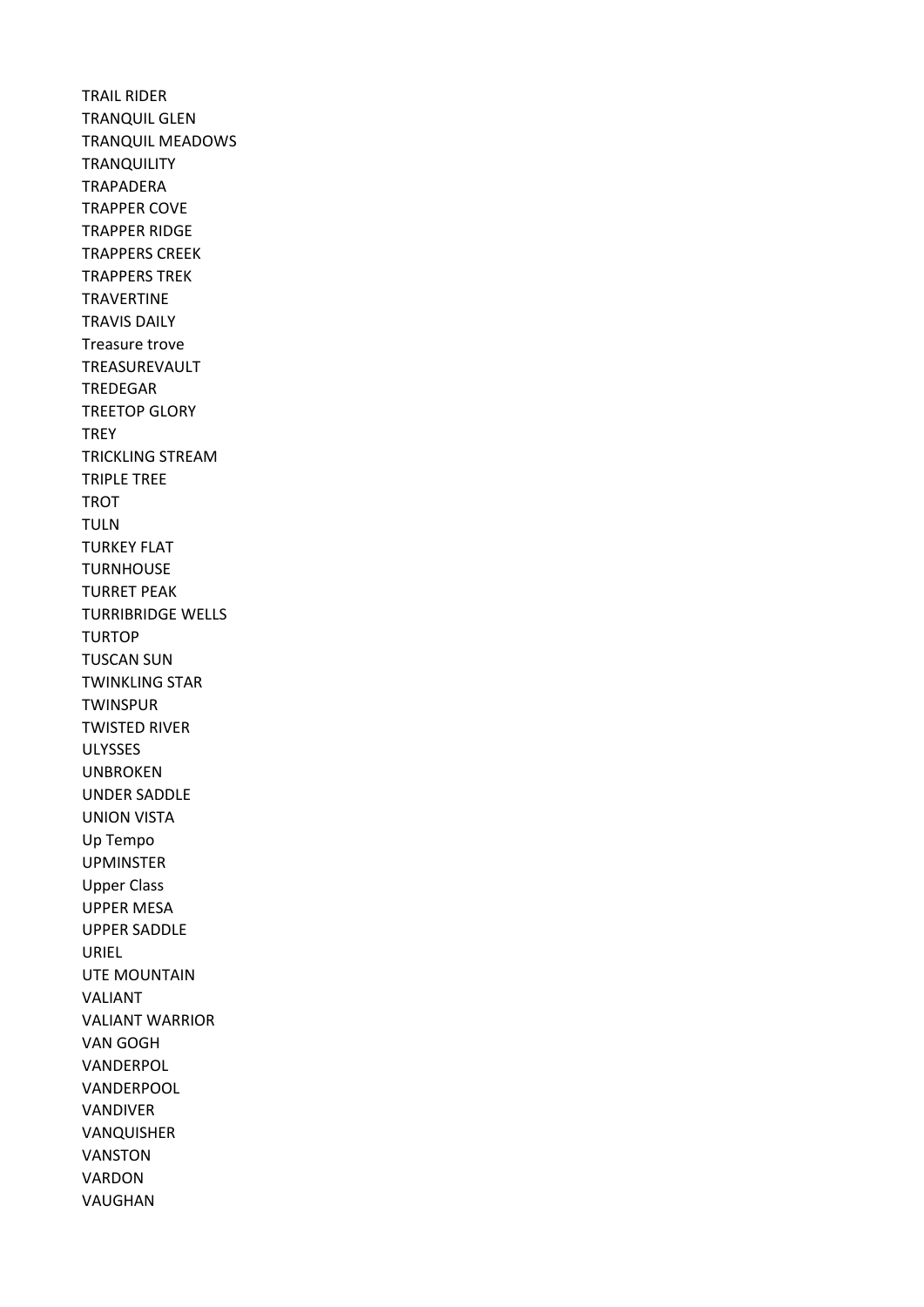VECTOR VENDORS VENTANNA CANYON Veranda View VERDE RIVER VERMILION VERNARDO VERTIGO VESTA VIA ALLEGRO VIA BAQUERO VIA FORTUNA VIA SOLE VIA TUSCANY VIA VENEZIA VIA VISTA VIBRANT VILLAGE GREEN VINEYARD PARK VINSON VISION VISTA CENTER VISTA POND Vista Vision WADING BROOK WAGON BED WAGON COACH WAGTAIL WAHATOYA WAHLUKE **WAHOO** WAISE WALHAMSTONE WALKER RANCH WALLA WALLA WALLABY WALK WALLACUT WALLFLOWER WALLOOSKEE WALNUT WOOD WALTONIA WAR EMBLEM WARRICK WASDALE WATERING HOLE **WATERLOO** WAX CURRENT WAXWING **WEATHERCOCK** WET WHISTLE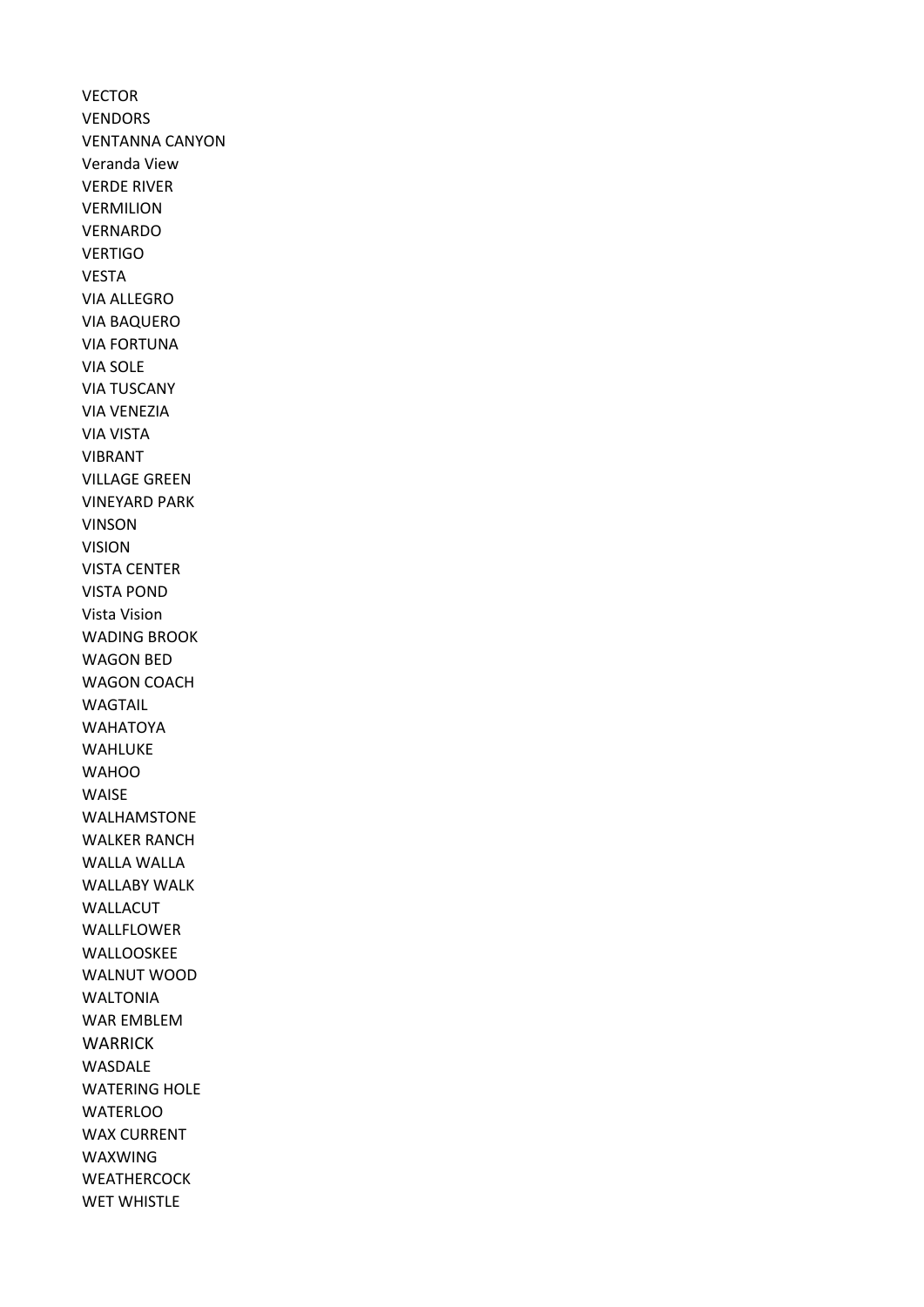WHEELING WHET OWL WHISKEY HILL WHISPER CLOUDS WHISPER WOLF WHISPERING CLOUDS WHISPERING SPRINGS WHISTLING KITE WHITE ASH WHITE CLOVER WHITE DEER WHITE DOVE WHITE HILLS WHITE LION WHITE MESA WHITE QUARTZ WHITE SAGE WHITE SALMON White Truffle WHITECAP **WHITEFIST WHITETOP** WHITFIELD WHORTON **WICK** WIDE BLADE WIDE RANGE WIER MILL WILD BERGAMOT WILD CAMEL WILD CARD WILD GOOSE WILD MUSTANG WILD PLUM WILD ROGUE WILD SANCTUARY WILD SKY WILD STALLION WILD YARROW WILLAURIE WILLEY PICKET WILLIAMS CREEK WILLIAMS PEAK WILLIAMSON WILLOW BASKET WILLOW CANYON WILLOW POND WILLOW RIDGE WILLOWOOD WIND VALLEY